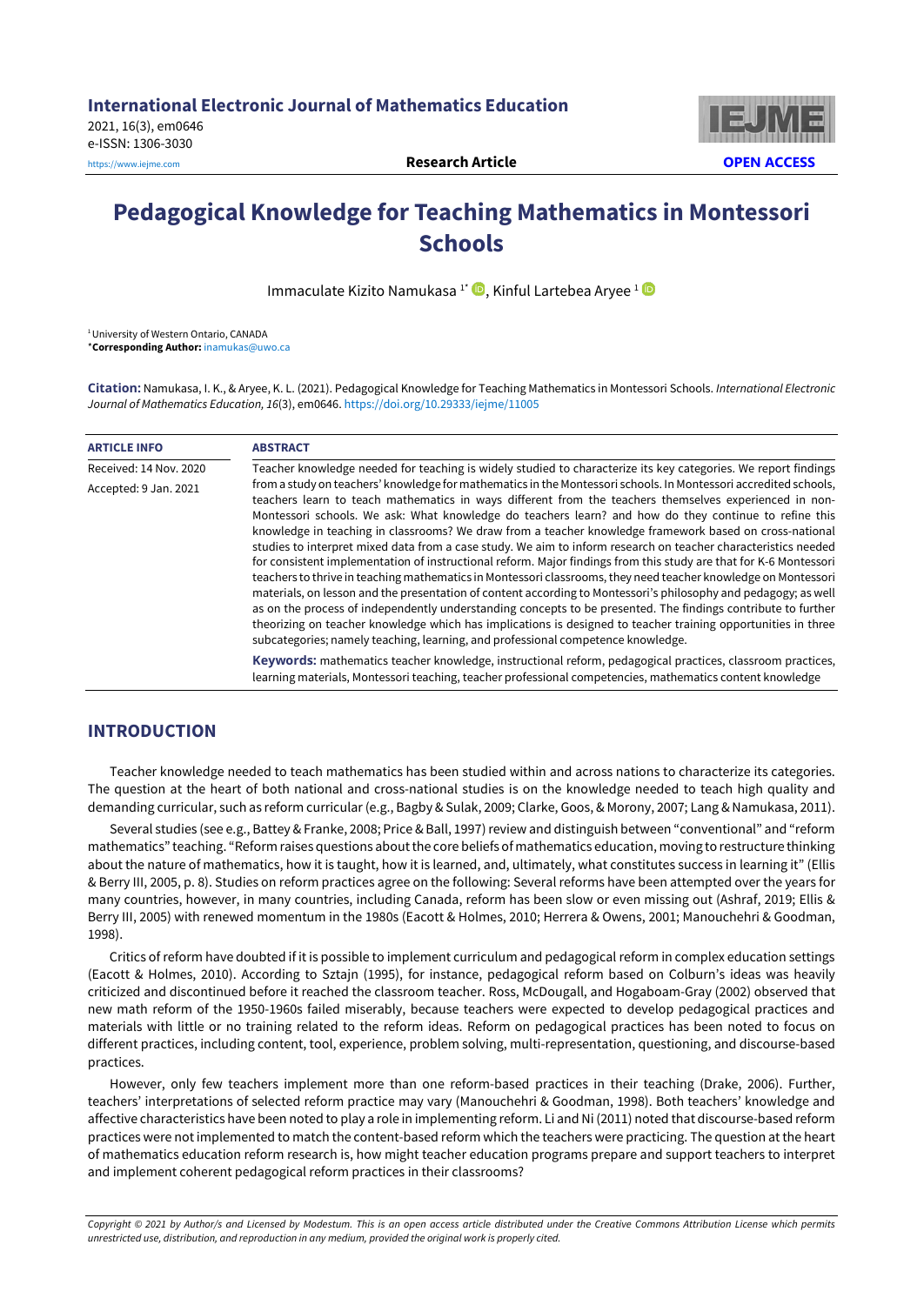**The Context:** A few studies, such as Livstrom, Szostkowski, and Roehrig (2019), look outside traditional school settings to study pedagogical practices. Accredited private/independent schools are a unique case for studying teacher knowledge needed to implement non-conventional pedagogical practices. Teachers in accredited private education systems are expected to consistently teach their mandated curriculum using specific materials and pedagogies (Davenport, 2000; Marshall, 2017), and to assess students in ways aligned to the system's philosophy. Maria Montessori (1870-1952)'s published curriculum together with its supporting resources and learning materials, which were widely researched and widely published on her work in the 1920s, continue to be researched and developed independently and by Montessori organizations in different countries (see e.g., Lillard & Else-Quest, 2006). According to Lillard (2005), the provision of a detailed curriculum and resources in the Montessori system is a key factor in the interpretation and implementation of Montessori teaching practices. Meanwhile, Montessori system, as Lillard (2019) indicated "is still marginalized in discussions of education reform" (p. 940).

Whitescarver and Cossentino (2006), Jamilah (2018), and Lillard (2019) observed that there are at least 22,000 Montessori schools in more than 100 countries in the world. In certain countries Montessori schools are public-funded. In the Canadian province of Ontario, where the study took places, of the over 1401 private and non-government funded schools, 112 private schools considered themselves Montessori schools. Fifty of these Montessori schools had membership with a national or international Montessori society. Only seven of the Montessori schools offered credits towards the Ontario Secondary School Diploma program.

**The Challenge:** Many studies on mathematics teacher education, including the Teacher Education and Development Study in Mathematics (TEDS-M) have focused on investigating schools teaching programmatic curricular designed by ministries of education (Ingvarson et al., 2013). Teachers in alternative education systems who are not alumni of these systems need to learn to teach a different curricular other than they were taught when they went to school (Laski, Vasilyeva, & Schiffman, 2016). The case is the same with teachers in publicly-funded schools when implementing mathematics teaching, curriculum or assessment reform in education. Our study investigated the knowledge characteristics of teachers—what teacher knowledge was needed and what competencies were needed by teachers in the Montessori education system?

**Research questions:** The specific research questions are: (1) What knowledge do Montessoriteachers need and learn? (2) How do these teachers continue to refine this knowledge in classroom practices?

**Need and Significance:** Studies currently investigate different aspects ofthe Montessori education system in comparison with other school systems. Most studies on the Montessori education system focus on general classroom practices (Cossentino, 2006; Namukasa, 2016) and general teacher education (Beatty, 2011) at specific levels of their education systems. The few studies that focus on the teaching and learning of mathematics have further been narrowed to focus on investigating learning of specified concepts such as number sense concept (Litster, Moyer-Packenham, & Reeder, 2019; Mix et al., 2017; Peng & Md-yunus, 2014). Other studies compare Montessori students' performance to the performance of students of other education systems on mathematics tests (Peng & Md-yunus, 2014). Few studies—such as Chipangura and Aldridge (2017) and Faryadi (2017) —focus on Montessori mathematics teacher knowledge.

This study also responds to the needs identified in the literature on mathematics knowledge, particularly on preparing and supporting teachers when adopting specific reform teaching practices. It identifies sites where content knowledge for teaching in a specific education system is learned (Ball, 2002; Ball, Lubienski, & Mewborn, 2001), connected to lessons taught by teachers (Clarke et al., 2007), and how this knowledge is further influenced by classroom practice (Ponte & Chapman, 2006). Findings from this study promise to inform mathematics teacher learning, practices, and instructional reform.

### **RELATED LITERATURE**

This study is informed mainly by three literatures on Montessori education: Montessori education philosophy and learning environment, Montessori curriculum and teaching approach; and Montessori learning materials and activities literature which we review in the next section.

#### **Montessori Education Philosophy**

Several of the reforms practiced in Montessori schools have been noted to have similarities with the instructional reforms advanced by Jerome Bruner, Warren Colburn, Jean Piaget and influenced by J. H. Pestalozzi (Cossentino, 2005; Ervin, Wash, & Mecca, 2010). Lillard and Else-Quest (2006), for instance, compared the Montessori education system to mainstream reform and noted relations between Montessori teaching practices and the instructional reform in the mainstream schools. According to Lopata, Wallace, and Finn (2005), Montessori education was initially developed by Maria Montessori in 1907 to serve children who were economically disadvantaged "however, this education has become well known in affluent communities" (p. 5).

In the Montessori approach to education and teaching practices, learners work independently on manipulative materials, and on practical life activities (Elkin, Sullivan & Bers, 2014; Lillard, 2012; Saracho & Spodek, 2009). Learners in the classrooms according to Cossentino (2006), Faryadi (2007), and Lillard, (2007, 2013) — are mostly guided by the teacher to construct their own learning through interactions with concrete materials. Lillard (2013) added that classroom settings may comprise age groupings ranging three years—"infant to three years old, three to six, six to nine, and nine to twelve" (p. 3).

Moreover, unlike public funded schools whereby the teachers and learners are usually assigned sitting places and with teachers controlling material usage, the pedagogical approach and teaching and learning content, Barbieru (2016), Kayili and Ari (2011), and Lillard (2018) noted that in Montessori education system, learners, in individual and small group settings, are able to select their own workstations in the classroom without any restrictions and they select what to learn for the day. Barbieru (2016),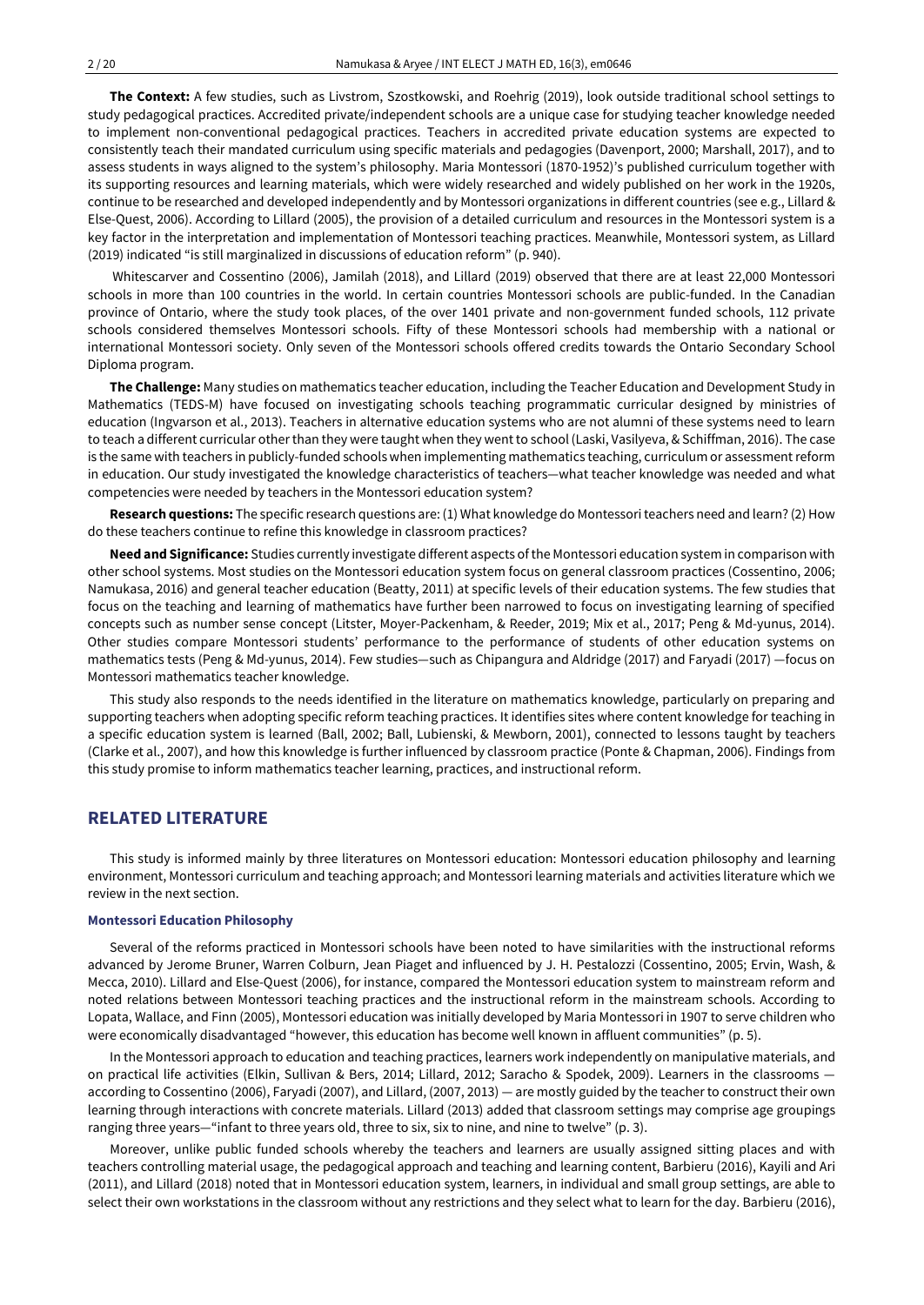Lillard (2012), and Lillard and Heise (2016) indicated that children,therefore, have opportunities to make certain choices on several aspects of their learning, such as selection of materials, content and pedagogy. Kayili and Ari (2011) added that this approach to teaching is constructed on the child's interest whereby children have the freedom to select what to learn, where to learn and how to learn with the teacher just serving as a guide. Lillard (2019) explained that allowing children the space to develop themselves in this manner helps them to be independent.

According to Kayili and Ari (2011), and Lillard (2019), the fundamental philosophy behind Montessori education is for the child to be a self-reliant, independent learner through a wholistic and cosmic education approach. Raimondo (2018) viewed cosmic education as children performing activities and learning in an orderly manner in order to understand their world and become independent learners. Features such as observation, child centered activities, and creating a conducive learning environment were important in teaching as well as assisting learners to become self-reliant (Ross, 2012). According to Ross, education as indicated by Maria Montessori is "not acquired by [the] child listening to words, but in virtue of experiences in which the child acts on his environment." (p. 101) Saracho and Spodek (2009) noted that almost everything in the world revolves around mathematics, so is Montessori educational approach; its teaching revolves around mathematics.

To promote such education, Kayili and Ari suggested the need to provide learners with fundamental features of Montessori education such as a well-prepared learning environment (Spodek & Saracho, 2009), appropriate learning materials (Lillard, 2018), and support them to be independent learners and self-reliant through Montessori's unique content and curriculum, teaching method, learning materials, method of assessment and classroom set-up. This form of educational approach, according to Kayili (2011), would allow children to effectively interact with concrete materials in their environment, understand mathematical skills (Reed, 2016), and develop their own knowledge by acquiring mathematical skills such as geometric thinking (Toran, 2011). When it comes to mode of assessment of learners' achievements, in Montessori education teachers observe children as they work in their classroom environment, review children's self-created portfolios and rarely view assessment of students to be based on instruments such as tests and grades (Christle, 2010).

In the same way, other researches (see for example, Bagby & Sulak, 2010; Cossentino, 2005; Shiraz & Quisar, 2017) compared pedagogical practices of the Montessori systems to public schooling systems and noted relations to learning theories in Montessori education that focus on constructivism (Bagby & Sulak, 2010), playful and mindful learning (Lillard, 2007, 2013), student motivation (Rathunde & Csikszentmihalyi, 2005) and development of executive and transferrable skills among learners (Franczak, 2016). In line with the above learning theories, Cossentino (2009), and Beatty's (2011) research studies focus on teacher education, whereas Faryadi (2017), and Laski et al. (2016) focus specifically on Montessori mathematics education with emphasis on pedagogies that would aid learners' understanding and construction of their own learning.

In the next subsections, we elaborate on specific key tenets which distinguish the Montessori curricular from public curricular (Cossentino 2005; Rosanova, 2003).

#### **Montessori Mathematics and Teaching Approach**

A teacher's knowledge, beliefs and attitudes toward teaching and learning are believed to interact in many ways with their teaching methods in an ecosystem of curriculum, and learning philosophies (Guerriero, 2014; Kutaka et al., 2017; Sewornoo, 2016; Shiraz & Quisar, 2017). In the same way, Kuennen and Beam (2020) noted that teaching content in a classroom starts with a problem task that needs to be designed and solved. The teacher acts as a guide and supports children to construct their own learning in the classroom by performing several activities through hands-on, child-centered activities (Lillard, 2011; Thayer-Bacon, 2012).

In regard to the teaching approach, Kayili and Ari (2011) conducted a study on effects of Montessori teaching approach on preschoolers' readiness for primary school in terms of their number sense, social readiness and concentration skills, and found that teachers' method of teaching played a significant role in their learners' transitions as compared with government funded schools. This result is not different from what Lillard (2019) noted from her studies at the Montessori school with kindergarten learners in terms of their performance in both academic achievement and social cognition.

For Montessori teaching approach to continue to be effective for both the learner and the educator, Lillard and Heise (2016) suggested the need for classrooms to embrace certain features and practices such as designing classrooms to fit the needs and interest of the child. Design would include a well-prepared learning environment, accessibility to appropriate learning materials, maintaining learners' interest in their learning by teachers serving as guides and only to interrupt when needed. Faryadi (2007) added that although learners' needs and interests take priority when it comes to Montessori education, in order to view this form of education as authentic, children's learning approach needs to be prescribed with little or no modification from the original Maria Montessori's writings and philosophy.

According to Lillard (2005), the prescribed learning approach involves offering teachers with a detailed curricular to teach as well as supporting resources for teaching the curricular. The supporting materials according to Cossentino (2005) include Montessori teaching materials, and detailed guidance on how to organize the materials and the learning environment.

In addition, teachers are provided with a series of scripted lesson presentations and activities (Beatty, 2011) and are instructed to be mindful of all their interaction as adults in the classroom (Belova, Eilks, & Feierabend, 2015; Faryadi, 2017). More so, Bagby and Sulak (2010), and Lillard and Else-Quest (2006) describe this learning approach to involve teachers teaching children by providing them opportunities to interact with concrete materials in multi-grade classrooms of two 2-3-hour lesson blocks a day. To Barbieru (2016), teaching children in a multi-grade classroom offers younger learners' chances to interact and "imitate the work" of older learners around them.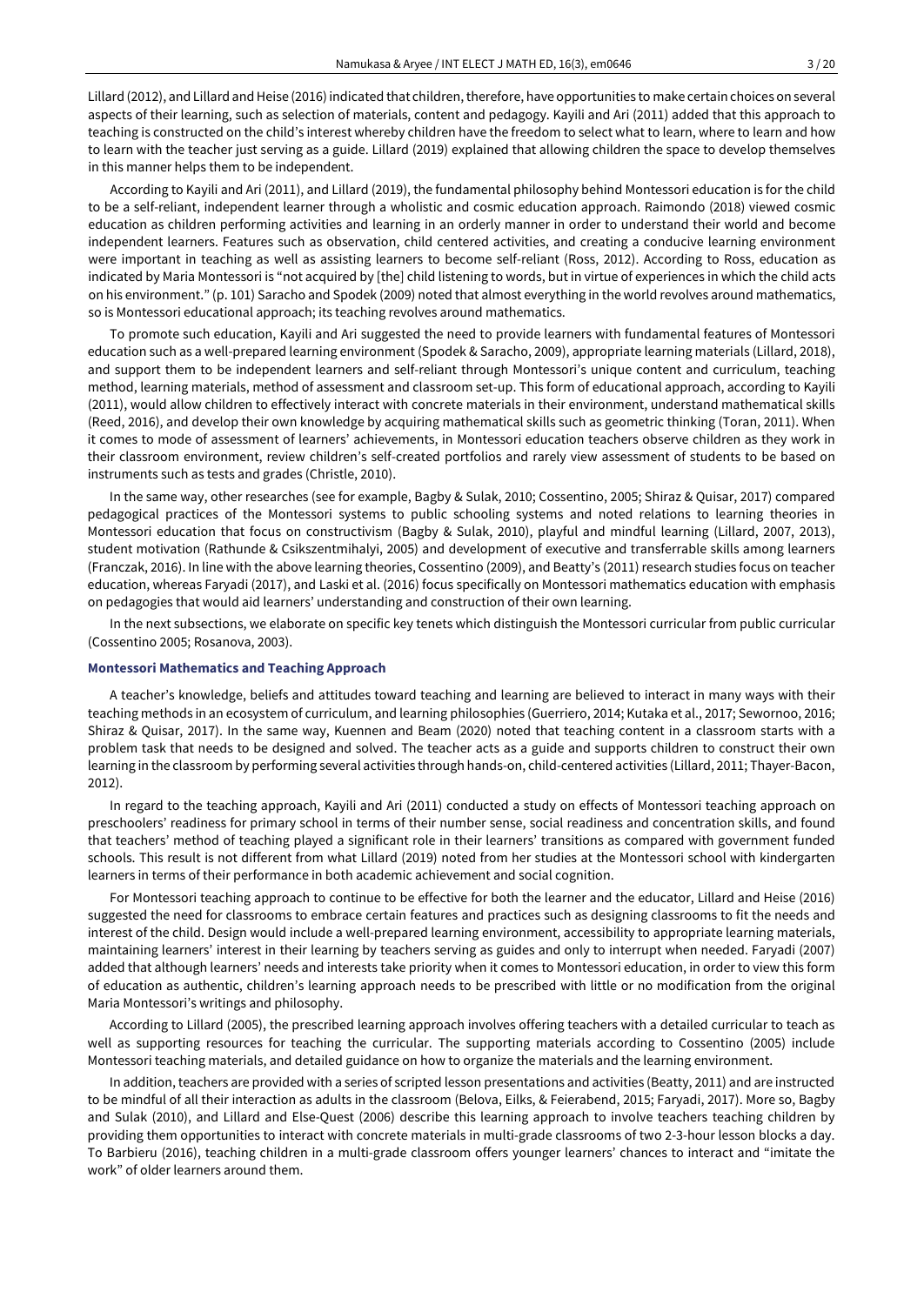Barbieru (2016) noted that the Montessori method of teaching may be viewed by other researchers as having passive educators with learners doing the work by themselves as compared with the traditional classroom whereby learners "passively receiving information" from teachers (p. 109). To respond to these critics, Barbieru (2016) explained that prior to learners working on their own, Montessori teachers would first introduce the lesson including needed materials to them to get an idea, after which teachers slowly withdraw from the environment and take the role of observers and guides. For the Montessori teaching method to be effective and for teachers to successfully follow prescribed teaching and learning approaches, Barbieru and Lillard (2019) suggested educators undergo some form of training to understand various teaching aspects, such as prepared learning environment, materials' usage, content and presentations.

Further, Cossentino (2005) added that the strict adherence to the provided lessons and their presentations helps to promote productive learning skills.

#### **Montessori Learning Materials and Activities**

Ryniker and Shoho (2001) indicated that Montessori's method of teaching is based on the idea that children learn through exploration. Learning is not only aboutlistening; it encompasses varieties of activities. According to Ross (2012), learning is defined as "a natural process, the necessity of spontaneous activity, a prepared environment, and the transformation of the teacher from a classroom star to an actor in a supporting role" (p. 93). Teachers provide structure in the classroom "by guiding the children's learning towards established goals" (Lillard, 2013, p. 142). Further, the Montessori approach to learning according to Lillard (2018), Ross (2012), and Spodek and Saracho (2009), is child-centered and involves children independently working with real and attractive materials, which are placed in the classroom environment and introduced to children to interact with and imitate the adult/teachers' actions that portray real life situations.

Lillard (2019) noted that in a Montessori learning environment, having prepared and organized environment to support sensorial education whereby children are able to engage with manipulable materials. Certain Montessori materials are "key to the world that the primary materials present" (Lillard, 2011, p. 20), and the essence teaching of a specific concept (Kuennen & Beam, 2020), or assisting children develop certain learning skills, such as how to write and then read, and how to do mathematics and geometry. For instance, Lillard (2019) mentioned that teachers are able to select specific materials, including sensory, language, and mathematics materials (Lillard, 2013, 2019), and organize and store the materials in a classroom in such a way that learners could easily identify and access them (Kayili & Ari, 2011).

The importance of Montessori materials is supported by experimental studies (see for example, Lillard, 2012, 2019; Lillard & Heise, 2016) which showed that Montessori children who learn mainly with Montessori materials tend to perform betterthan those learning with non-Montessori materials. Further, Rule and Stewart (2002) noted that materials that involved preschool children performing activities resulted in the development of finer motor skills improvement as compared with children in classrooms without these materials and activities. Kuennen and Beam (2020) added that the selection, use and performance of several activities with the learning materials is effective at in promoting children's understanding in and developing a sense of competence.

Use of materials is noted to also benefit the development of learning characteristics including: student self-determination" features (Lillard, 2019, p. 944 ), correcting own learning mistakes with little teacher intervention (Barbieru, 2016; Kayili & Ari, 2011), social and emotional skills (Sawyer, 2001); self-discipline, self-controlthrough their work (Lillard, 2013, 2019; Thayer-Bacon, 2012), developing independency and learning in a more "self-sufficient way" (Spodek & Saracho, 2009, p. 308). In sum, providing children the opportunity to learn on their own through guided interaction with the materials and manipulatives in order to satisfy their "basic human needs according to the self-determination theory" iswhatthe Montessori system and philosophy is all about(Lillard, 2019, p. 956).

However, Thayer-Bacon (2012), noted that some teacher-education students — in a manner, similarto certain researchers (see for example, Debs 2019; Diamond & Lee 2011; Elkind 2008; as noted by Lillard, 2013) — considered the activities children perform in Montessori schools "as play instead of work, and the didactic materials in the classroom is … as noneducational" *playful learning* with no formal structure (Thayer-Bacon, 2012 p. 12). Lillard (2013) on the other hand, argued that Montessori classrooms may be viewed as unstructured and playful learning environment because children are offered the choice of materials to learn with. Thayer-Bacon (2012) added that the unstructured Montessori classrooms are "full of educational materials, so there is no 'bad choice' available for the students" (p. 13).

Despite the arguments, Lillard (2007), and Cossenito (2005) themselves, still raise questions on the extensive use, limited selection per age band, limited student choice and customization, and the pre-specified usage of materials. In terms of materials, for instance, Lillard (2011) noted from one of her studies regarding their status in Montessori classrooms and indicated that although there were several and desirable materials. However, not all of them are essential for learners.

In the next section, we elaborate on the analytical framework we adopt for studying teacher knowledge and affective responses.

## **FRAMEWORK**

Our work on teacher knowledge characteristics is framed by categories noted in the literature on the nature of knowledge required for teaching school mathematics. Canãdas et al. (2013), following TEDS-M, considered four major categories of content knowledge and pedagogy knowledge that should be taught to teachers in teacher preparation programs: school mathematics content knowledge, tertiary mathematics content knowledge, mathematics pedagogy and general pedagogy. Tatto (2013), and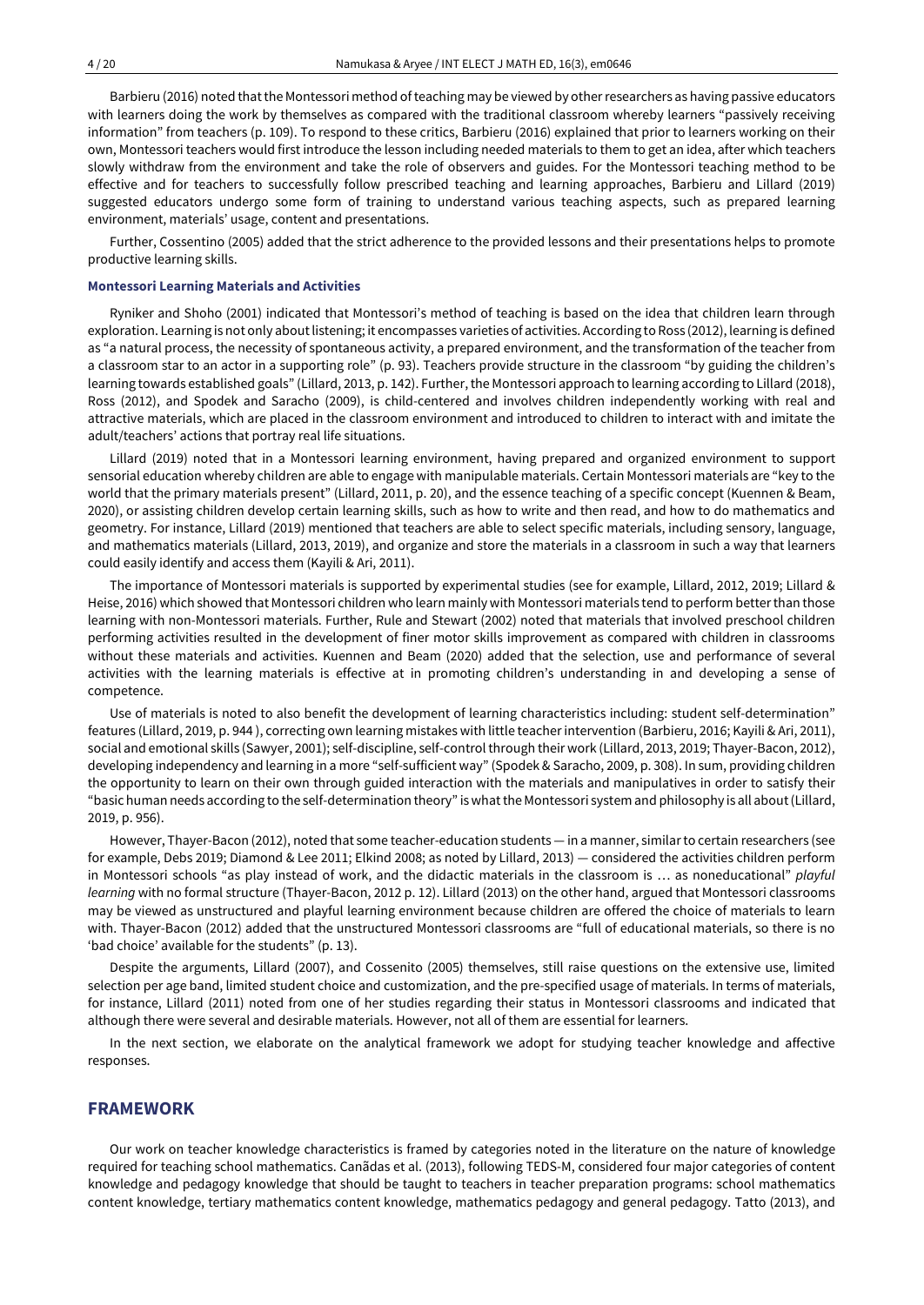Tatto and Senk (2011) identify the following more detailed categories: Mathematics content knowledge (MCK)-school and tertiary, mathematics education, general education pedagogy, teaching for diversity, reflection on practice, school experiences and the field experience, as well as coherence of the teacher education program. Blömeke (2014), NCTM (2012), Wang and Tang (2013), Burton (2003), and Monroe (1984) offer additional categories. We summarize the categories as a conceptual framework in **Table 1**. These categories include: Teacher knowledge of Teaching, of Curriculum, of Learning, of Contexts, of Affective responses, Professional knowledge, and knowledge gained through Field Experiences and Clinical Practice. Because our study was carried out with in-service teachers, we leave out the field and clinical practice category that describes an avenue of teacher learning.

### **Table 1.** A Classification of Knowledge for Teaching Mathematics

| <b>Knowledge Category</b>                                                                       | TEDS-M subcategories,<br>topics, activities, &<br>experiences (Tatto, 2013).                                                                                                    | <b>Wang &amp; Tang</b><br>(2013)                                                     | <b>Blömeke</b><br>(2014)              | <b>NCTM (2012)</b>                                                                                           | <b>Our Study</b>                                                                                                                 |
|-------------------------------------------------------------------------------------------------|---------------------------------------------------------------------------------------------------------------------------------------------------------------------------------|--------------------------------------------------------------------------------------|---------------------------------------|--------------------------------------------------------------------------------------------------------------|----------------------------------------------------------------------------------------------------------------------------------|
| <b>Teaching issues</b><br>(e.g., planning,<br>reflection, and<br>foundations of<br>mathematics) | Planning for mathematics<br>teaching and learning<br>Mathematics instruction<br>Developing teaching plans,<br>observing, analyzing and<br>reflecting on mathematics<br>teaching | Mathematics<br>teaching issues<br>(including<br>curriculum/<br>content<br>standards) | Teacher<br>learning                   | Content Pedagogy                                                                                             | Mathematics teaching<br>environment<br>Mathematics teaching issues<br>(including selecting<br>appropriate teaching<br>materials) |
| Curriculum<br>(e.g., school content<br>and assessment)                                          | Curricular knowledge<br>(including foundations of<br>mathematics)<br>Mathematics standards and<br>curriculum                                                                    |                                                                                      |                                       | Content Knowledge<br>Mathematical<br>Practices                                                               | Curricula knowledge<br>(including material and tool-<br>based curriculum                                                         |
| <b>Learning issues</b><br>(e.g., development of<br>mathematics thinking,<br>planning)           | Enacting mathematics for<br>teaching and learning<br>Development of<br>mathematics ability and<br>thinking<br>Learning activities engaged<br>in                                 | Mathematics<br>learning issues                                                       | Pedagogical<br>practices              | Mathematical<br>including (e.g.,<br>mathematics-specific<br>technology)<br>Influences on student<br>Learning | Mathematical learning<br>learning Environment environment (organized<br>materials)                                               |
| <b>Contexts</b><br>(e.g., equity and<br>diversity)                                              | Contexts of mathematics<br>education                                                                                                                                            | Contexts of<br>mathematics<br>education                                              | Context<br>knowledge                  |                                                                                                              |                                                                                                                                  |
| <b>Affective issues</b><br>(e.g., motivational<br>issues and beliefs)                           | Affective issues in<br>mathematics                                                                                                                                              | Affective issues in<br>mathematics                                                   | Affective-<br>motivational<br>factors |                                                                                                              |                                                                                                                                  |
| Professional<br>competencies<br>(e.g., teacher inquiry)                                         | Instructional activities<br>experienced                                                                                                                                         |                                                                                      | Professional<br>competences           | Professional<br>Knowledge and Skills                                                                         | Professional knowledge<br>(including content<br>presentation)                                                                    |

### **METHODS**

We carried out a case study of a Montessori school in Ontario, Canada. Browne (2005) explains that case study research methodology is based on the interpretive view of inquiry. Creswell (1998) and Merriam (1998, 2009) suggested that case study approach would be helpful when dealing with few cases. According to Patton (2002), the purpose of case study is to observe, organize, and analyse in-depth information, problems and relationships within a specific case of analysis. Nisbet and Watt (1994) defined case study as a "specific instance that is frequently designed to illustrate a more general principle" (p. 72). Cohen, Manion, and Morrison (2007) added that the single instance of a case study is of bounded system such as a classroom, a school or community. Robson (2002) also added that case studies opt for analytical rather than statistical generalization; that is, they develop a theory which can help researchers to understand other similar cases, phenomena or situations.

#### **Methods of Inquiry**

#### *Participants*

The research participants consisted of twelve K-8 teachers with 5 to 25 plus years of teaching experience, who were working in an urban Montessori school in Ontario. Prior to conducting this study, we sought ethics approval from our university's ethics review board. A school administrator granted us access to solicit for study participants. Only the Grade 7 and 8 teachers specialized in teaching two or three other subjects, the rest taught several Montessori subjects including mathematics. All the participants were university graduates with teaching qualifications at the bachelors, graduate, postgraduate or Montessori teacher training (diploma) levels. Participants' Montessori training varied with many of them trained to teach in several levels (3 participants were trained to teach in one level, 4 in two levels, 3 in three levels and 1 in four levels). Only one participant was not trained in a Montessori teacher education institution and one participant was an alumnus of a Montessori school system. Two of the participants, T11 and T12, also had school administration experiences. Participants were also given an opportunity to consent to a selected data collection options of varying time commitments as shown in **Tables 2** and **3**.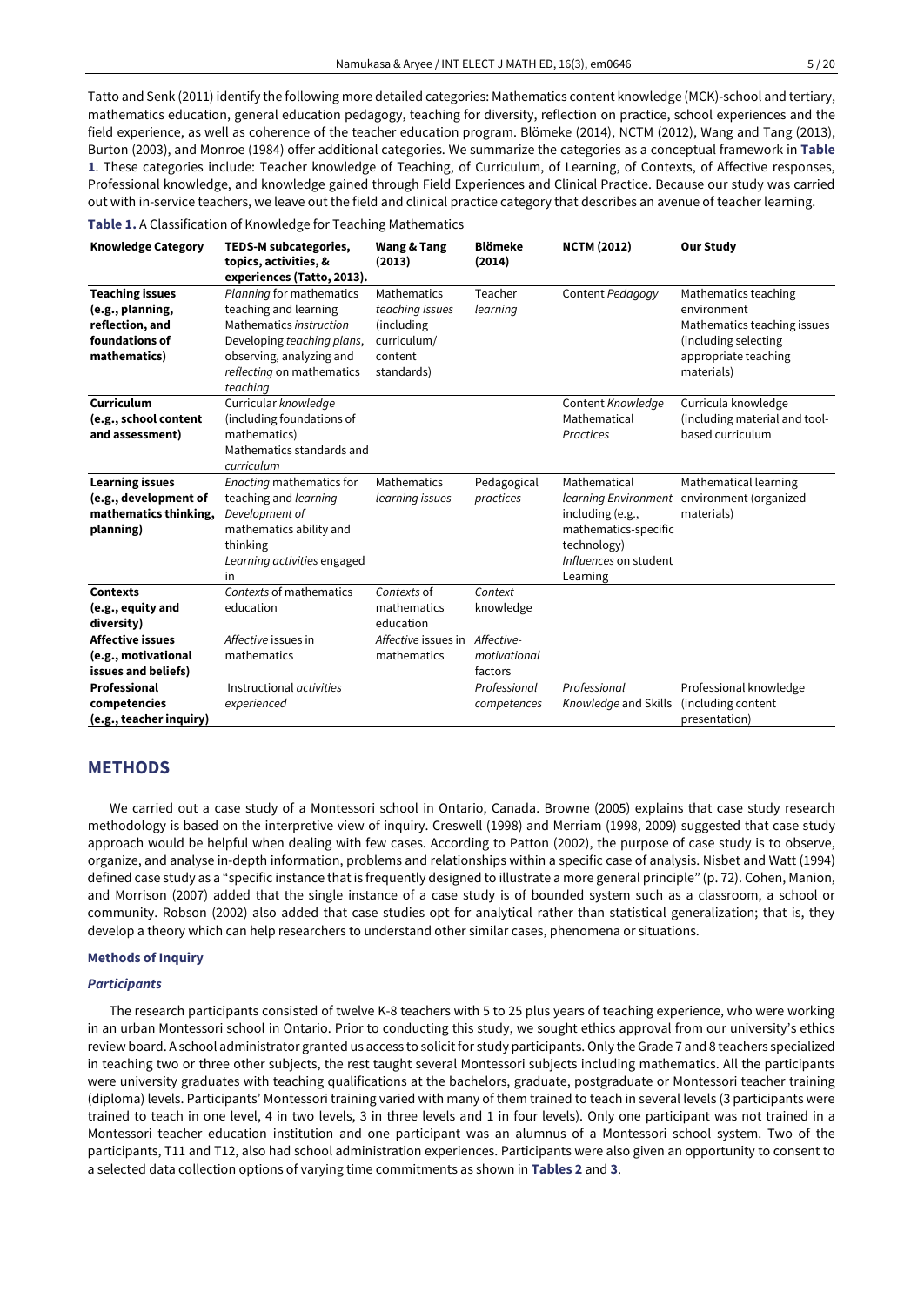**Table 2.** Profile for Participants Teaching Preschool

| <b>Participant</b> | Length of teaching/<br><b>Admin experience</b> | Grade levels<br>taught | Montessori teacher<br>training | <b>Teaching Qualifications</b> | <b>Data Collected</b>                |
|--------------------|------------------------------------------------|------------------------|--------------------------------|--------------------------------|--------------------------------------|
| <b>T01</b>         | 23                                             | Jk – Sk                | yes                            | Preschool - Sk                 | Long Questionnaire<br>Two interviews |
|                    |                                                |                        |                                |                                | Observations                         |
| <b>T02</b>         | 14                                             | $Pk, Jk - Sk$          | yes                            | Preschool                      | <b>Short Questionnaire</b>           |
|                    |                                                |                        |                                |                                | Two interviews                       |
|                    |                                                |                        |                                |                                | Observations                         |
| <b>T11</b>         | 12 years                                       | Preschool              | yes                            | Preschool                      | <b>Short Questionnaire</b>           |
|                    |                                                | $(Pk)$ (3-6)           |                                |                                | One Interview                        |
|                    |                                                |                        |                                |                                | <b>Teacher Manual</b>                |

**Table 3.** Profile for Participants Teaching Grades 1-8

| <b>Participant</b> | Length of teaching/<br><b>Admin experience</b> | <b>Grade levels</b><br>taught | Montessori teacher<br>training | <b>Teaching Qualifications</b> | <b>Data Collected</b>                                 |
|--------------------|------------------------------------------------|-------------------------------|--------------------------------|--------------------------------|-------------------------------------------------------|
| <b>T03</b>         | 26                                             | $1 - 3$                       | ves                            | $1 - 8$                        | Long Questionnaire                                    |
| <b>T04</b>         | 15                                             | $1 - 3$                       | yes                            | $1 - 3$                        | <b>Short Questionnaire</b>                            |
| <b>T05</b>         | 21                                             | $4 - 6$                       | yes                            | $Jk - 8$                       | Long Questionnaire<br>Two interviews                  |
| <b>T06</b>         | 13                                             | $4 - 6$                       | yes                            | $1 - 6$                        | Short Questionnaire<br>Two interviews<br>Observations |
| <b>T07</b>         | 18                                             | $4 - 6$                       | yes                            | $Pre-6$                        | Short Questionnaire<br>Two interviews<br>Observations |
| <b>T08</b>         | 16                                             | 7,8                           | no                             | $7 - 12$                       | Long Questionnaire<br>Two interviews                  |
| <b>T09</b>         | 22                                             | 7,8                           | yes                            | $1 - 3$                        | Long Questionnaire<br>One Interview                   |
| <b>T10</b>         | 7                                              | 7,8                           | yes                            | $4 - 10$                       | Long Questionnaire<br>No Interview                    |
| <b>T12</b>         | 7                                              | $7, 8 (8$ Pk <sup>*</sup> )   | yes                            | $4 - 10$                       | Long Questionnaire<br>One Interview                   |

\* Stands for previously taught

Jk – Sk Stands for Junior Kindergarten to Senior Kindergarten

For ethical purposes and given the small population of Montessori schools, participants were assigned numbers; and potentially identifying information such as gender was not reported.

#### **Data Collection and Procedures**

To obtain an understanding of teachers' knowledge in the Montessori school, mixed data were collected. Instruments for collecting data were: a written questionnaire—a short qualitative (4 pages) or a long mixed qualitative and quantitative form (10 pages)—completed at the start of the study; a semi-structured pre-observation interview and post-observation interview; observation (1 to 4 observations per grade-band); review of artefacts (notes, images and copies) provided by the participants; a focus group discussion at the end of the data collection period; and document analysis of the teachers' planning documents and instructional support materials. We used multiple methods of data collection, because past studies, such as Herrera and Owens (2001), on reform curriculum and practices have noted different results when only questionnaires are used than when used in combination with observation and interview instruments. The data were collected on teacher knowledge, affective characteristics, training experiences, and pedagogical practices.

### **DATA ANALYSIS**

Survey data was first analyzed quantitatively. To begin with the analysis, responses on reverse items were straight-coded, responses duplicated on items checked to rule out guessing and neutral items noted for follow-up with a respective participant at a pre-observation interview. Then descriptive statistics on the factors were studied for consistence, contradiction, contrasts, similarities and correlations among the data. Disaggregated data was also studied by factors, question/item analyses and individual participants' profiles to explore further statistics of interest. Correlations among factors were studied.

Interview records were transcribed verbatim and data was organized and analyzed using both manual color coding-cuttingcollating as well as electronically using keyword-nodes-categories of nodes in NVivo software. **Table 4** presents examples of the key words and nodes (responses to each interview question), category of nodes and then sub themes generated by analyzing transcript data. We further merged, re-organized and re-named the codes by having a team of researchers, including graduate student researchers and research associates, contribute to the analysis over a period prior to and after presenting the preliminary results to the participants.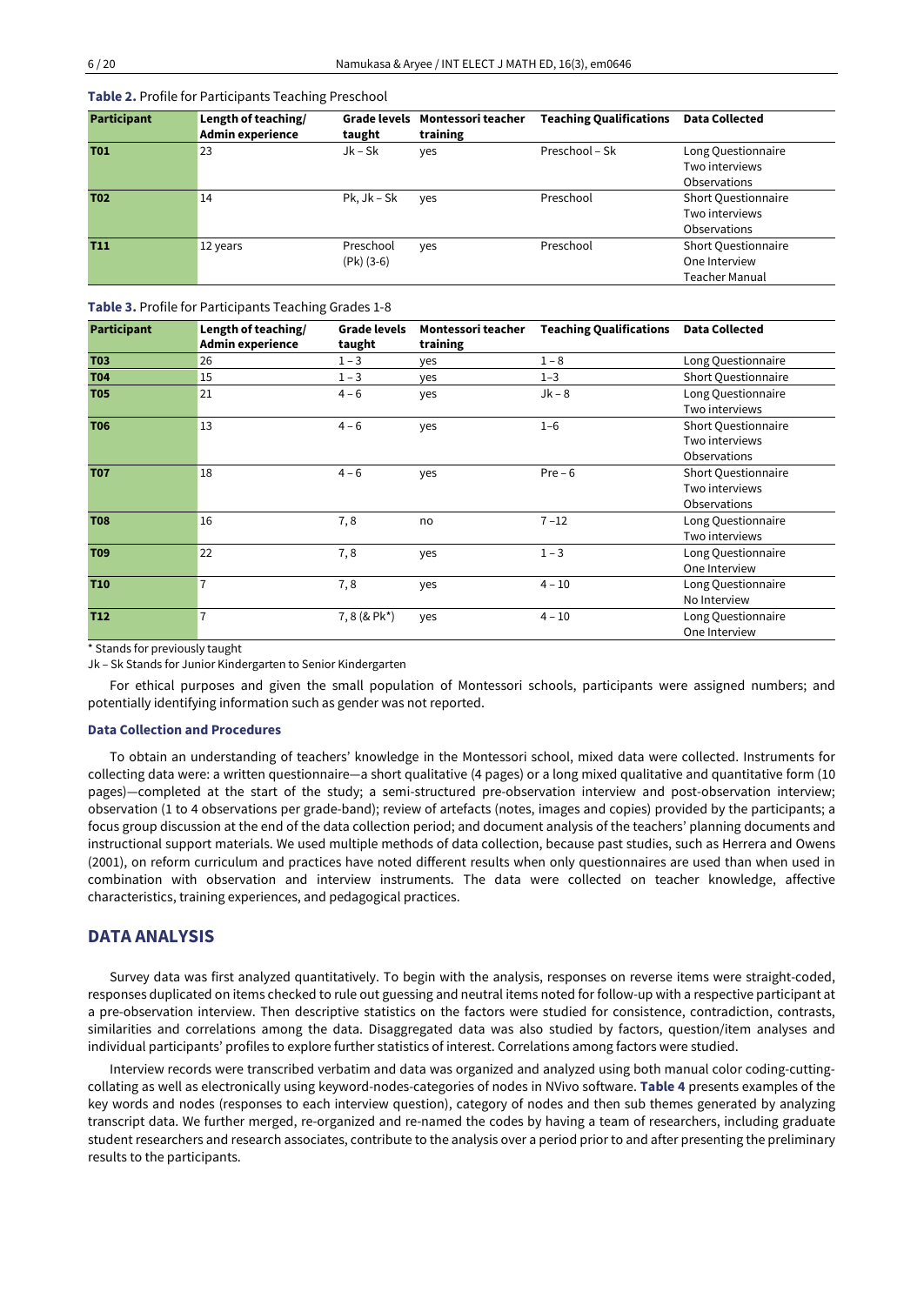| <b>Data Analyses</b>                     | Teacher's Knowledge sample categories of nodes and codes Teacher's Knowledge Themes |                                                                        |  |
|------------------------------------------|-------------------------------------------------------------------------------------|------------------------------------------------------------------------|--|
| Interview transcripts analysis.          | Trained with & know each material                                                   | Learning materials                                                     |  |
| Descriptive analysis of survey data.     | Purpose, method & consistence                                                       | (a pre-existing theme in both the<br>questionnaire and interview data) |  |
| Corroborated with:                       | Concrete, sensorial and hands-on                                                    |                                                                        |  |
| Study of observation notes, pictures     | Stories of materials and real life                                                  |                                                                        |  |
| and artefacts;                           | Learn, play around with, present, lessons                                           | Lesson presentations                                                   |  |
| Document analysis of a manual, a         | Lessons as gifts to be shared                                                       | (an emergent theme from observation                                    |  |
| syllabus, lessons and activity excerpts; | Sequential, Three-part lessons                                                      | data)                                                                  |  |
| Focus group feedback.                    | Solidify, repeat lessons                                                            |                                                                        |  |
|                                          | Attention to, isolate, solidify concepts                                            | Understand concepts                                                    |  |
|                                          | Foundation for a concept                                                            | (an emergent theme from Focus group                                    |  |
|                                          | Manipulating the process, the why                                                   | data)                                                                  |  |
|                                          | Understanding and remembering                                                       |                                                                        |  |

#### **Table 4.** Data Analyses and Themes

To triangulate the transcripts and survey analyses, classroom observation notes and pictures, and the teacher documents were analyzed as shown in **Table 4**. Generation of nodes and themes: This analysis of the interview transcripts in NVivo generated nodes on both pre-existing nodes (such as of sections on the interview and of factors on the questionnaire) as well as emergent nodes from the data. Nodes were further clustered under broader subthemes that were at the time of writing merged into themes. **Table 4** shows the teacher knowledge nodes, codes and themes identified in the data. At the focus group discussion with the research participants, when preliminary nodes were presented, participants made suggestions on whatto include or exclude, and how to further organize the themes. The researchers then further interpreted the results using the study framework.

## **RESULTS**

Teachers who participated in this study stated that they were trained to teach a three-year cycle (grade bands) at a time. They received training for each school subject at that grade level, and "the purpose, the procedure and in the concept" taught in the lessons. The training was hands-on and included opportunities to be "put in a classroom with one trained teacher."

The key findings on how Montessori teachers describe the knowledge they learned during their Montessori teacher training courses include: knowledge of use of Montessori concrete materials for respective three-year cycle, how to present Montessori lessons that utilized these materials, and the opportunities given to independently understand the mathematics concepts through, for example, the proper use of the materials. In this paper we report these three major findings on knowledge learned during the training as reported by the Montessori teachers who had been practicing for several years:

- 1. Learning the *materials* and their methods
- 2. The *lessons* and how to present them
- 3. Coming to *understanding of concepts on one's own*

When the preliminary findings were presented to the participants at the focus group discussion, they maintained that the core of these categories of a Montessori teacher's knowledge was *the prepared learning environment* as shown in **Figure 1**. The subsections report in detail these three key findings.



**Figure 1.** Montessori Mathematics Teacher Knowledge Components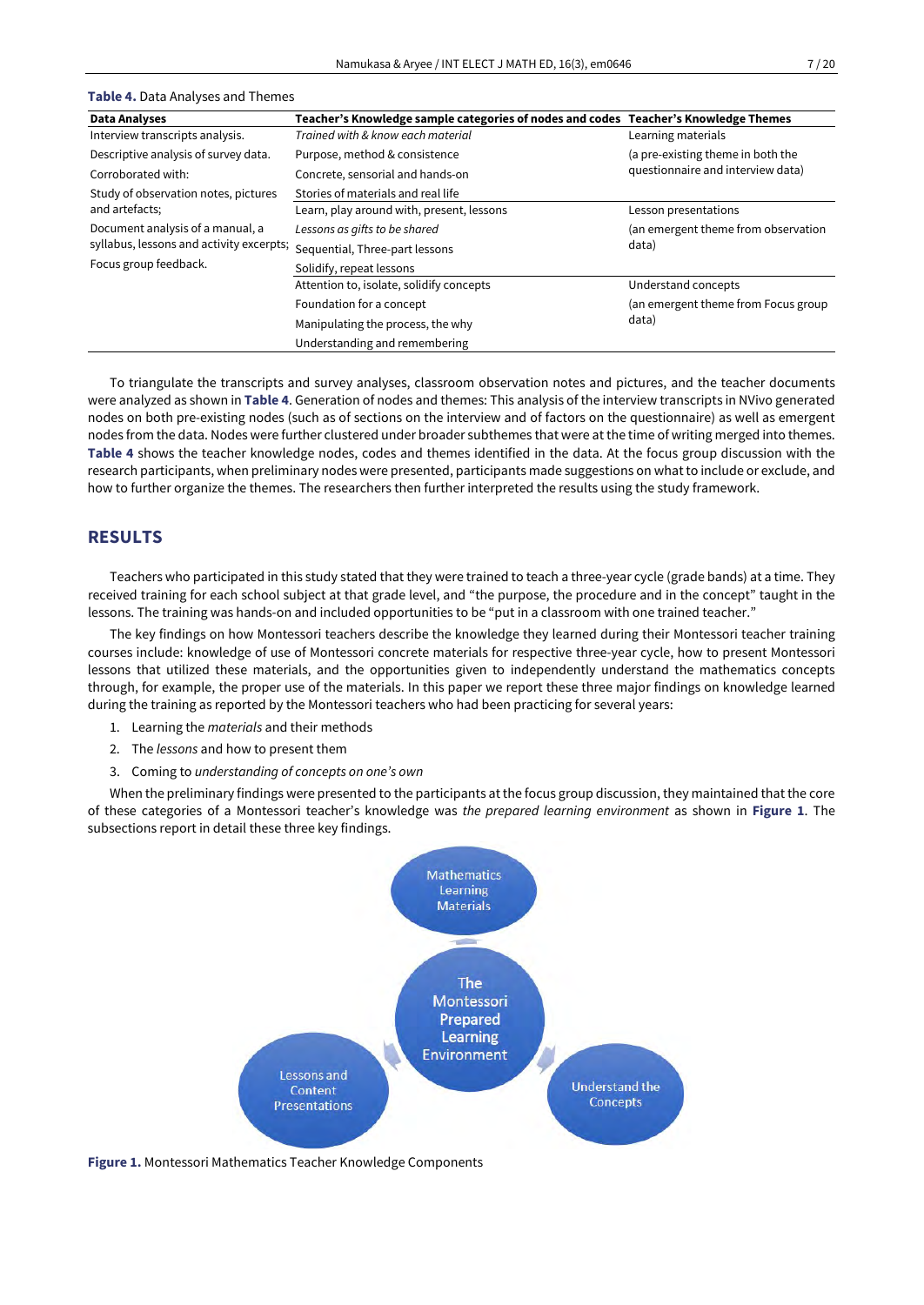#### **Learning Materials and Methods**

Participants indicated that during teacher training they had learned that the Montessori curriculum was material-based, and the training was focused on the use and purpose of the materials. Therefore, teachers had opportunities to learn about the "concepts," "the materials," "how to use these materials properly," "engage the children with the material," and use the materials to "entice them [the students] into lessons." According to T07, it is difficult to "just walk into a Montessori classroom without training and be able to do it because you can't pull that material off … you couldn't, you actually have to be physically trained on how to use the materials."

T06 described the training session and said, "the first two weeks of teacher training were on Maria Montessori … her philosophy of learning, followed by training on materials and how to use the materials." When responding to further interview questions about the training in terms of how the knowledge obtained was reflected in the participants' approach to teaching as well as the importance of materials in the lesson, participants' responses indicated that teacher training involved learning the materials; that the curricular was material based. For instance, T07 stated that since their curricular was largely material-based, and also "based on real world questions, … they teach you how to use every single piece of [Montessori] material that you would find anywhere in the world." T05 described the training process:

"You learn every piece of material and you learn how to teach the child with every piece of material in the classroom. … your lower elementary training, grades 1, 2, 3, *you go through all that material in the order that a child would learn it and the same as with the upper elementary*. So, you start with the grade four materials and go all the way up to the grade six."

According to T06, the Montessori way of teaching math makes learners "*feel very confident*," therefore the materials also "help them [learners] develop *their abstract thinking*, say, if they have gotten to the point where they have abstracted the formula, then they can do it without the material." When asked about some of the specific kinds of materials they use, T11 stated, "we use flash cards, textbooks to expand their knowledge in, say, an area or perimeter of a square, so they show us how to do that accurately." Participants also indicated that they obtained training on attributions of Montessori physical learning materials. These attributes included color, form, size, texture and weight. T02 explained the importance of having knowledge of them, for instance "when we are *using colored units; bars, and blocks* [to teach addition and subtraction], our kids just know that green means units; and tens are blues." T02 continued to explain that, because "they [learners] have the opportunity to literally grab a ten bar, from the materials and drag it over, so now they actually see with their own eyes [when subtracting multi-digit numbers], … also when you move one extra ten from the eight, it's not eight anymore it becomes seven hundred, not eight hundred; and it's not five any more; it's fifteen."

Material usage for teaching in Montessori classrooms was not only vital as indicated by participants, but also needed to be Montessori related, very purposeful and for specific lesson content. However, T05 indicated that, "slight differences and modification by institution may be acceptable," such as the bead material, depending on the society with which one received their teacher training.

Further, during the training, teachers had learned about how to, make an extension or modification to certain materials where needed to highlight connections to the real world of today without necessarily changing the focus of the specified lesson. T07 explained how they modified their lesson materials and connected the lesson to real world:

… if I was teaching the kids how to add, I would use the Montessori materials. But, because of the winter season, I might *decide to create an extension* where I use, like, snowmen and put four snowmen out; then five snowmen out; and put them together because they are learning how to add. Because they are seeing that adding is putting things together. So, we do allow extensions with our Montessori materials.

Although, teachers indicated that they may be able to modify some of their materials, some of the participants indicated that the focus on materials does not change and would only do so when students are working with "*transitional*" materials (from one grade to another or from concrete toward abstraction) or in "the transitional [to public school] grade band in grades 7-8" in their school in which students were prepared for public school because the city had no Montessori school after Grade 8. **Table 5** shows additional transcripts, excerpts, descriptive data and pictures on the theme of materials."

Teachers also mentioned that some of the materials they employ in their teaching method puts emphasis on *real world contexts* and applications such as "baking and cooking" [T01, T07, T11] in the *classroom kitchens*. T08 and T12 stated that, in the observed seminars students solved extended mathematics problems and projects such as designing and budgeting in the story of a teacher building a fire pit in their backyard. T08 added that "students in upper elementary and junior high also used *textbooks, computers and other tools* of their choice for specific mathematics tasks."

While most of the grades 6 to 8 teachers were speaking of their children using mostly transitional and *abstract materials* in their disciplines, Kindergarten teachers on the other hand, spoke about using materials and activities in the sensorial and practical life-discipline. Further excerpts and triangulation results are included in **Table 5**. The excerpts from the transcripts offer more examples on Montessori materials for different concepts. The excerpts from survey results show how teachers consistently ranked the practices of using learning materials in teaching and the elaborations they added when responding to the factor of teaching practices. The analysis of the teachers' documents shows the content of the materials and its categorization in the teachers' manual.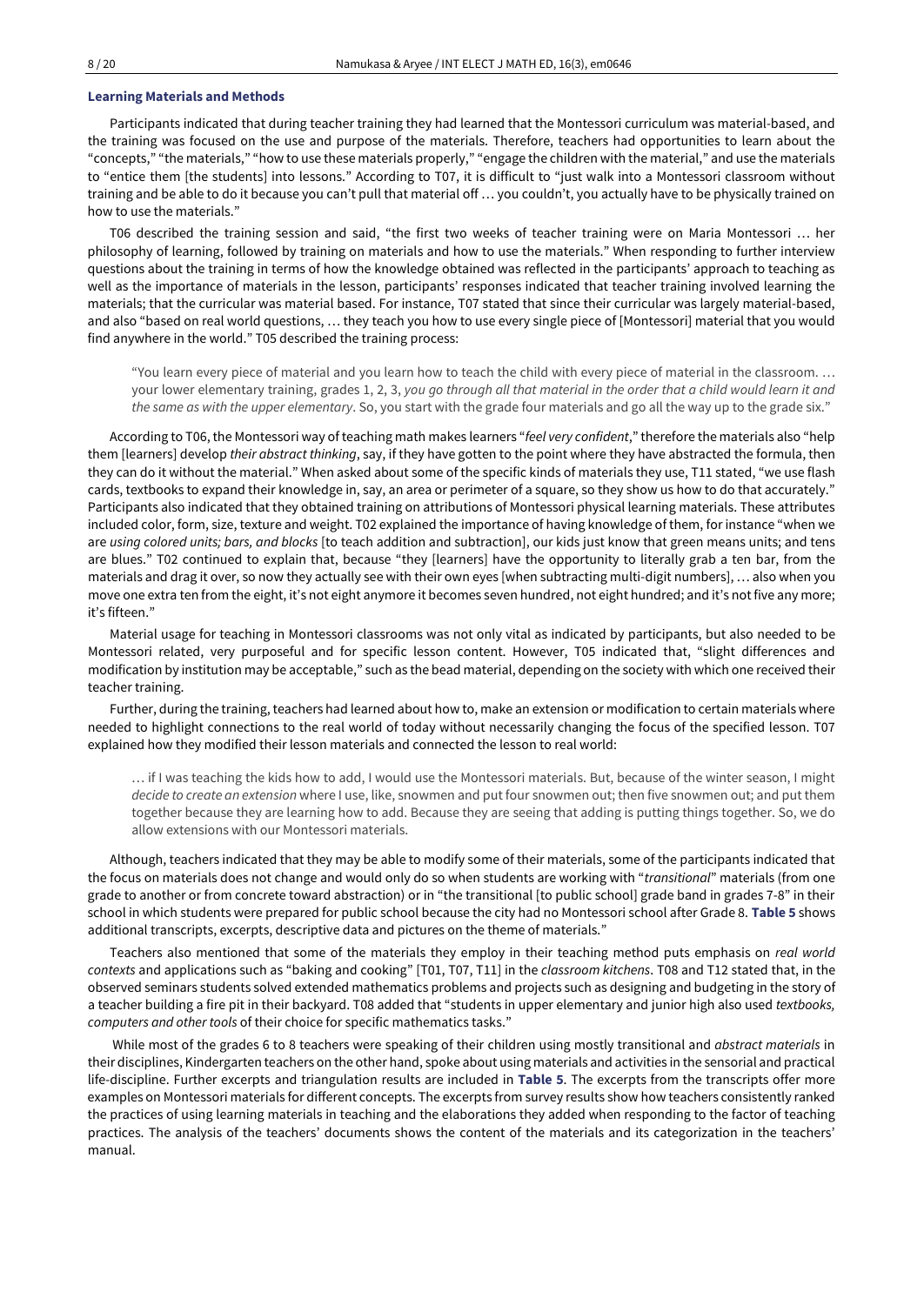#### **Table 5.** Transcripts, Excerpts, Descriptive Data and Pictures on Materials

### **Interview transcript excerpts on materials and methods:**

T02: They go up to ten and they know how to exchange or take the unit back *to the bank* [a story context for the material with a place on the shelf] and then bring the ten, and they have the tens, they take it back to the bank and then they exchange for a hundred.

T011: Learn the square of nine is eighty-one and the cube of nine and there is … that many beads in that nine cubes … They can *feel the weight* of it, the difference .... It's *very sensorial*."

T07: A formula is more abstract but seeing it and how it works … and *being able to manipulate it* and being able to turn that triangle into a rectangle.

T06: Through the training. They *will always present the material to us and then they have us practice* with it …. There *are always various presentations* within a piece of material too, you get shown the piece of material and you learn how to read the number off it. So she's got the *checkerboard* here I don't just plunk that in front of them I show them how to read the numbers off of it and try to explain it to them, I show them how to do a single digit multipliers, then we do double digit multipliers, triple or could do quadruple. But, usually after the double they say, "I get this." This material reappears in the upper level for decimals. So, it showed both whole numbers and decimal numbers… I would say things like … and you would pick up on it like the terminology of units, tens, hundreds, thousands, millions. To learn the colors of the hierarchies the green, blue, the red, ... it's really the terminology.

#### **Teacher Survey responses on materials and methods:**

Consistence on the practice of using materials PreK to 6: On the survey, two questions on ranking 10 teaching practices, use of materials was ranked high (4.92 out of 5) as a most frequently used teaching practice, with only the 3 Junior high teacher participants ranking 4 other practices –textbooks, math problems, and homework higher.

One teacher, T03 explained on the short response question for this factor "manipulatives are important in "understanding key processes in math is best done through concrete experiences with materials, and "the experience the student has with the math materials greatly impacts their learning. Also, the sequence of materials and the age that the students are introduced to math concepts occur when they are developmentally ready for it."

Participants added teaching method on the list of practices by participants included: "allowing children to discover patterns and rules by *handling the apparatus/concrete materials*" and "*progressing gradually* from concrete to symbolic" T10; and Stories [T04] **Teachers' documents exhibit on materials and methods:**

Organizations of the materials: The content of the Grades 1-3 teacher manual that was analyzed provided by one participant focused on *how to organize and use the materials*, both the tangible and the intangible (e.g., space for focus) materials. The ending sections of the manual included *an annotated list of materials* (physical manipulables, written and printed cards, frames, stamps, exercises, games, boards, charts, control charts, grid paper, apparatus, student writing booklets) organized by topics such as numbers, decimals, tables, and passage to abstraction. Further, certain topics included presentations/materials that were categorized and labelled *passage* (transition) to abstraction. and other materials were labelled *static* (e.g., simple) or *dynamic* (e.g., multi digit involving exchange by going to the "bank" on the shelves).

### **Observation notes and pictures on materials and methods:**

Use of a variety of sequenced materials: **Figures 2a** and **2b** are pictures of a child in lower elementary working through a multiplication fact booklet to practise a lesson learned on multiplication facts using the following materials: a multiplication *board*, a corresponding set of number *cards*, *beads*, a *red disc* and a teacher-prepared multiplication b*ooklet*. In **Figure 3** is corresponding notes recorded in the *teachers' manual* when the teacher learned the same procedure using similar materials. The child would then check the work using a *control chart* on multiplication, Control Charts 1, 2 (showing all the 100-basic multiplication fact). According to the teacher manual the child should be "about 6.5 years and should have addition and subtraction exploration steady."





**Figure 2.** A child's work on understanding multiplication facts. The lesson's name is *multiplication facts – board in progress.*

**Figure 3.** A teacher's notes in their manual for using the Multiplication Board along with Control Charts 1, 2

The findings also indicated that the teacher training process involved archiving knowledge of the use and purposes of materials through creating or assembling a teaching resource, also referred to as a manual or album: T11 added, "we have *our teacher manuals* … that have, like, each piece of material and each concept in them." The content of the manual was in line with the response to the interviews and survey; as it showed a focus, during teacher training, on *every single piece of material* to use in teaching Montessori mathematics lessons. One participant concluded, a "major thing to know as a teacher is *how to use these materials* properly, … Uhum that's why we have to do the training."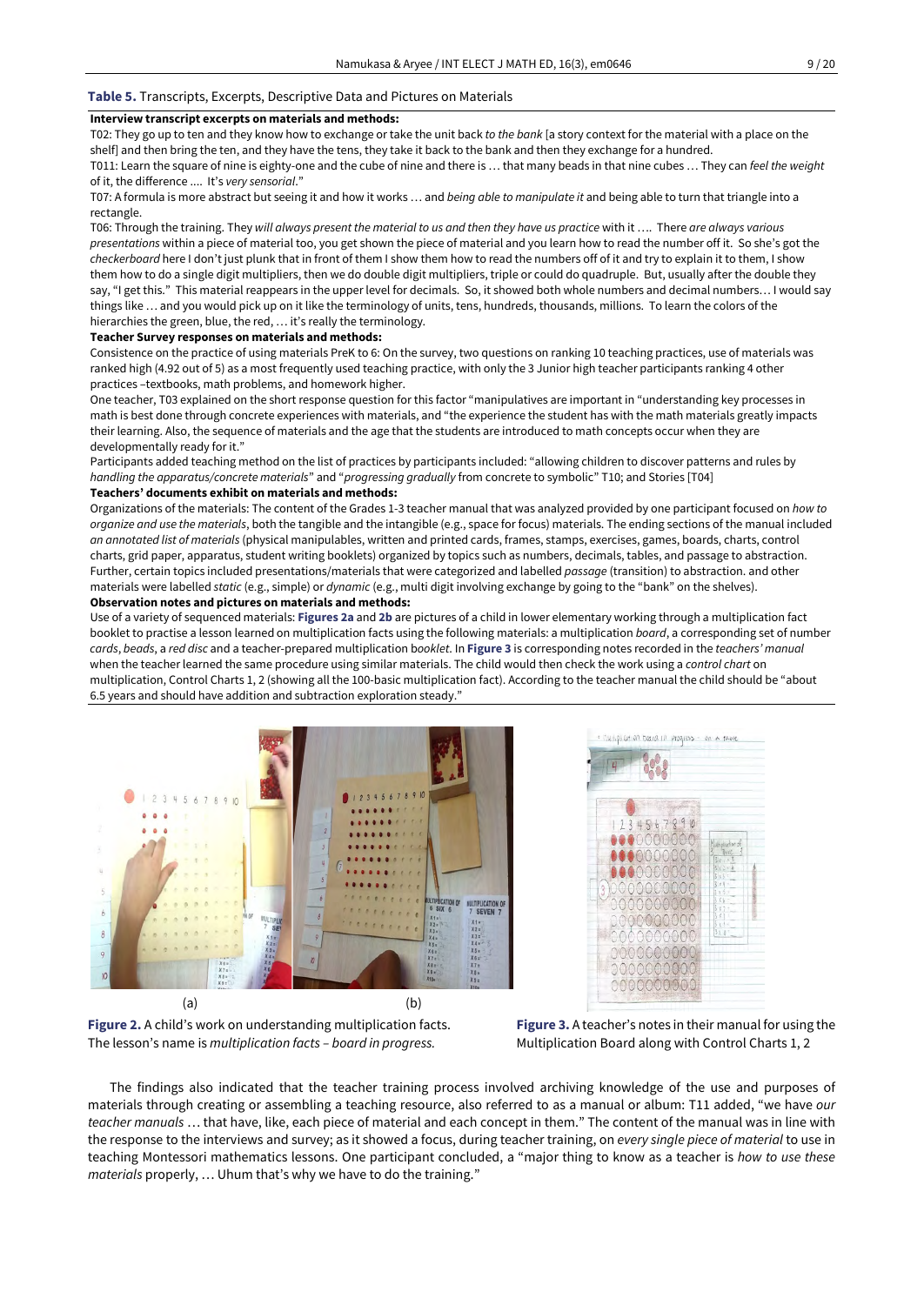Grades 7 and 8 teachers stated that they do not usually use physical materials in teaching, because learners have reached an abstract learning stage. T12 further explained, "we always try to get them engaged in using the material when they can, but if they have abstracted, say, if they have gotten to the point where they have abstracted the formula they hardly used them."

### **Lesson and Content Presentation**

Lesson and content presentation were all about "learning the *process* … it always *starts with the material*" [T06]. The training was "very hands on" [T08] and included opportunities to be "put in a classroom with one trained teacher" [T11]. During teacher training, participants said they had been offered learning opportunities on several aspects of mathematics lessons: They said they studied the *sets of presentations for a topic*; the use and methods of *materials associated with the lesson*; which classroom space to work in—table or learning mat or hall way—; the nature of associated *teacher and students activity and interactions* (e.g., when to talk, what to say, what to illustrate, and when to silently present the lesson to students, and what questions to ask the learners).

Teachers indicated that they learned how to use concrete materials to deliver lessons for specific grade bands and concepts. When asked how they learned knowledge of concepts for specific grade bands, T02 explained that they learned how "to *use the concrete materials properly* for each concept at the grade band" … "*the purpose, the procedure* of the material and, in the end, the concept to be taught." T02 added, for example, that the concepts of number quantities and symbols, you learn "by touching it and feeling the weight of a thousand."

Teachers said that during teachertraining, they had also read, studied and taken notes on each ofthe lessons as well as studied the learning competencies, such as independent explorations that are valuable to nurture in the learner. This process "allowed [teachers] to demonstrate the knowledge [they] have learned about the materials by reading [about] them from their notebooks and present a good lesson to the students" according to the philosophy [T06]. The lesson structure was outlined in detail for each concept in the teacher's manual; and this was better captured during observations than at interviews with the participants:

… it always starts with the materials; I wouldn't just give them a handout and not show them the material; … uhum, they call it the 'three Period Lesson,' ... you start with the material; you present, and then you ask them [students] questions for follow up to make sure they understand. And then they repeat back. So that's typically how all the lessons work. If it's brand new [lesson] we'll start by showing them the lesson and then ask them [students] questions and have them repeat the answer or the formula to show that they understand it; and they do that right from CASA" [T07].

To add to how lessons were presented with specific materials, T07 indicated that, during the training, they were given opportunities, to work on a "pretend classroom and do a placement work" to mock-teach the lessons. Phrases used by the participants to describe the lessons included: 3-part lessons, lessons as gifts, 2 to 3-hour blocks, repeating lessons a few times, and giving a child a lesson follow-up before the child grasped the lesson. Teachers mentioned that the training on the lesson also included *how to present* the lesson to students. T11 described: "you can silently be *giving the child a lesson* and … *purposefully using the material* and making eye contact with the child, you don't need to do so much of the talking." The lessons presentations were designed as relatively short presentations and immediately followed by a students' exercise such as working through a booklet. One participants teaching grades 1 to 3 mentioned that "I always say to my students, I *see my lessons as gifts* [as is the case with the materials], I am *presenting them with a gift*, something that I know that I appreciate and I find it very interesting and *I want to share it with them.*" T06 added, "we do planning, …, we have all the lessons written down, but *we're hoping that interest [in the lessons] will come from them*."

Participants also indicated that they do not always teach lessons. Some days were reserved for practice only: "Respect children's interest first, but there are lesson plans available" [In my classroom], "four math lessons were taught on Mondays to *four different*[small] *groups in the same*" classroom. … So,this is not a group that stays together; it's very dynamic how it's grouped … the teaching groups based on the child's need." "Students [were then] set for about a week of working on their own, at their own pace, following the agenda book and might need an additional lesson in the week" [T05]. "We *put them in groups for lessons and regroup them as needed*, depending on interest [and need] levels in a new lesson" on a topic [T08].

To sum up how mathematics is presented in a Montessori classroom, T08 narrated, mathematics in Montessori was "built on the previous concept[s] ... You "learn every piece of material and you learn how to teach the child with every piece of material in the classroom."

Moreover, teachers mentioned that Montessori lessons are detailed, scripted, and sequenced. The teachers explained thatthe purpose that scripted and sequenced lessons served was to aid students' understanding and love for the subject. Therefore, to assist learners grasp the concept easily, T09 stated that "ready planned lessons on basics need to be taught first" and there is an established amount of lessons for a topic. Participants spoke of most mathematics lessons being originally scripted by Maria Montessori, with only few lessons being new in the mathematics curriculum. "We have our teacher manuals" "lots of reading and diagrams in it." "When you learned how to teach, you can go to your manual and pick up any concept you are teaching. It will basically tell you how to teach" [T07]. Therefore, the knowledge obtained from the training "assist us to recreate and update our materials as often as we feel needed" [T06]. "It also helped us to use the Montessori materials "to create stuff seasonally" like an extension of a lesson on order "to keep it fresh and current. ... so, we try to do refreshers remembering the purpose of the materials and to just go back to basics of Montessori and not all the stuff that we have added onto it [T09]."

Some of the teachers described why and how they modify lessons or create some material as a form of lesson extensions; as well as how important these modifications are to their lessons. T07 narrated:

 … I really sat down, and we made the materials … It's very personal, right, and we made it for them, so it's almost like a gift, okay, we feel you need it, we feel you're gonna benefit from it, so here we go; we are going to make this for you. So,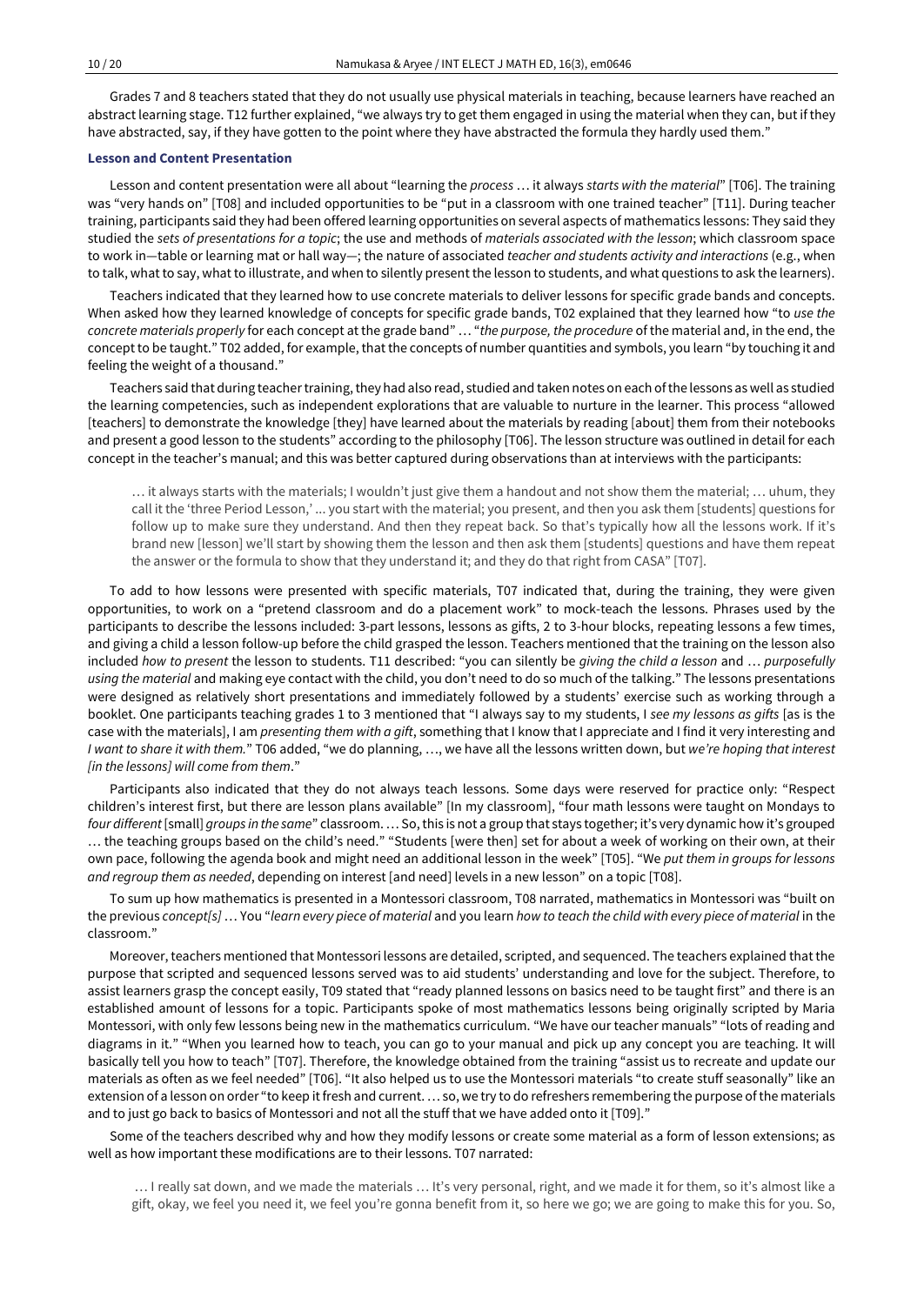#### **Table 6.** Transcripts, Excerpts, Data and Pictures on the Theme on Lesson Presentation

### **Interview transcript excerpts on Montessori lessons and their presentations:**

T05: When they are not in math lessons … they could be doing history, [or] *…* they are *independently just doing their work*.

T06: The Montessori lesson ..they call it the "Three Period Lesson." you start with the material, you present, and then you ask them those questions for follow up, … like I did to make sure they understand. And then they repeat back. So that's typically how all the lessons work" T07: It's a little bit of both having the material, I mean having the album which gives me the lesson … would just review the lesson in the album, … get out the materials and … probably should do it once before … to either my co-teacher or … to myself to make sure that I do it properly

before I go and do the lesson with the kids, also it gives me an opportunity see what I forgot to do.

T08: I don't worry about teaching any lessons in math you know, I love it and I feel very confident in all the lessons I can give to all the children and I feel like I know what I'm doing because of that then they learn really well as well.

T012: In the lesson, you saw that we were able with the material to change … the triangle into the rectangle, to show that it does have the same area, yet you can't always do … so then we go forward and show how we're actually finding half the height or half the length.

#### **Teacher survey responses on Montessori lessons and their presentations:**

Scores on all factors on the survey were on the reform side except for specific questions on lessons: Beliefs about mathematics (Factor 1; mean 3.89 out of 5 on the long from; 4.0 out of 6 on short form); Beliefs about learning mathematics (Factor 2; mean of 4.09 long form; 4.3 out of 6 on short form) and beliefs about teaching mathematics (Factor 3; 3.94; 4.1).

Analysis of disaggregated responses on six survey questions which showed much lower (between 2 to 3.0) than the means on each factor:

1. *Mathematics is* computation, definitions and procedures (Mean 2.71).

14. Being able to *memorize facts* is critical in mathematics learning (2.43)

19. *Basic mathematics skills need to be taught first* before students engage in open-ended problem-solving activities (2.86).

38. It is the teacher's responsibility *to provide children with clear and concise solutions methods* for mathematical problems (2.43).

39. There is *an established amount of mathematical content* that should be covered at each grade level (2.71).

40. It is important that mathematics content be presented to children in *the correct sequence* (2.00)

Further, Teacher T03, noted on the questionnaire that "Montessori's approach to math is very methodical, sequenced, so the way math is taught does not vary, but gaining ideas for further explanation is great."

The items with much lower means and this elaboration revealed specific participants' beliefs which were of platonic mathematics content, of learning as internalizing knowledge and of teaching as telling the proper use of materials for learning procedures and concepts, and certain mathematics content, skills and solutions needed to be taught first taught by the teacher:

#### **Teacher document exhibits on Montessori lessons and their presentations:**

A section on "three period lesson: (give the name, show me, what is this?") was part of the teacher's manual. An example of a write-up of the lessons and their illustrations, organized under topic, and their details, formed the body of the manual and is shown in **Figure 4**. In addition to the list of materials to be used the lesson presentation is described including details of the actions, what to say and question to ask when presenting the lesson. **Figures 5** to **6** show what the teacher writes on a board for the students to see and does during the lesson.

Further, the checklist in the teachers' manuals showed mathematics topics for the grade level organized by subtopic/exercise/lesson title (e.g., kind of operation activity and illustrations of how materials are explained). More than one presentation and exercises were specified per topic. Also, the purpose and age, and pre-requisite were specified for each lesson. For some lessons, a control of error section was added. Other lesson details included: notes such as if the children can work together or separately.

#### **Observation notes and pictures on Montessori lessons and their presentations**

In the lessons observed, pictures were taken of lessons such as the grade 1 to 3 decimal additions taught to a small group of students seating on the floor. In **Figure 5**, students are sitting in a semicircle around the while board and materials used by the teacher during a "adding of decimal" lesson. **Figure 6** shows a multi-digit addition lesson demonstrated by the teacher on a learning mat. **Figure 7a** and **7b** are for a lesson on formula of a triangle in relation to that of a rectangle taught to grades 4 to 6 students. All three lessons were taught to a small group of learners.

we made it, we laminated it, it's on the shelf; sitting there nicely… We are constantly updating them. At least once a year, … we generally make a lot of new materials, we put old ones away, we make new ones, right, actually the week after the kids are done school … what we call work week."

T05 also added, "if I don't have all the materials, I can make some of them or make what I need to do or sometimes we can come up with lessons that will further the idea of a concept. **Table 6** shows additional transcripts, excerpts, descriptive data and pictures on the theme of lesson and content presentations.

In terms of classroom space that learners work in, and the nature of associated teacher and students' activity, teachers said multiple lessons were taught in a classroom on a day, at times, concurrently. In addition, multiple learning materials used were in certain lessons. Advantages of teaching multiple lessons in the same class mentioned by participants included: the possibility of having the older children help the younger children, and the older kids realizing prior lessons that they took before when they see these taught to younger children in class. T07 added, "we have multiple materials for teaching a lesson, … this allows the children to use each material, to take their time to use each material and to really love all the lessons that we're giving to them … and to try not to be afraid of others."

Further excerpts and triangulation results are included in **Table 6**. The excerpts from the transcripts offer more elaboration on Montessori lessons and their presentations. The excerpts from survey results show teachers' beliefs on three factors on the survey and an analysis of disaggregated responses on six survey questions which showed much lower means and the elaborations participants added when responding to the factors. The analysis of the teachers' documents shows the details in the teachers' manual on the materials to be used in the lesson presentation of the specified actions of the teacher when presenting the lesson.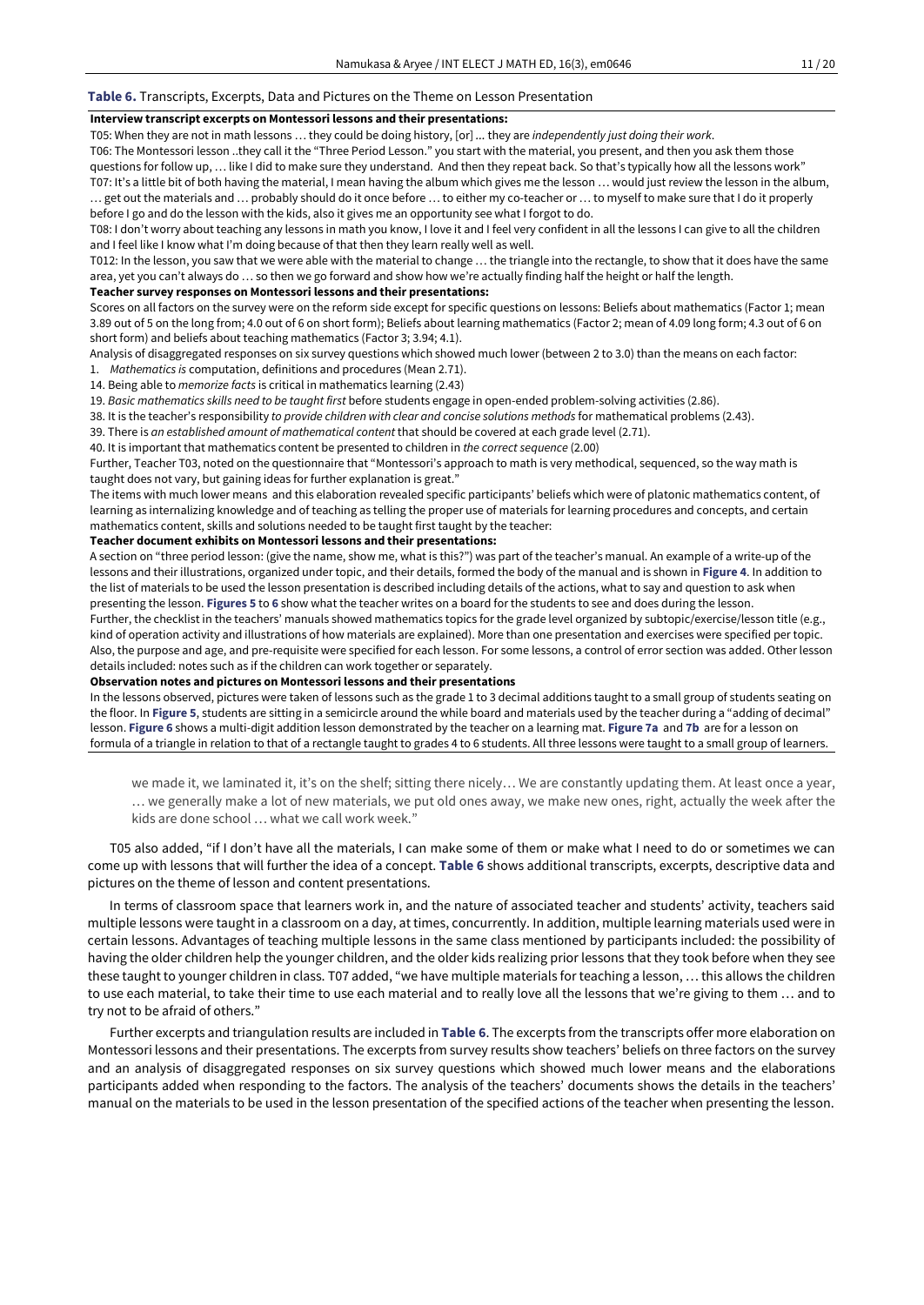#### Title: Addition Chart 3.4.5 & 6

#### **Materials:**

- One container for each chart (3,4,5,6) containing all the addition pro chart #1. Grid paper and pencil for charts 3,4,5. A box of tiles with sums ers) to all the addition problems, for chart 6 (no paper/pencil)
- General Notes to do charts 3,4,5, you need tickets, charts, grid paper and pencil - to do chart 6 you need chart, tickets, tiles

#### **Basic Presentation**

- once materials are set out, remove lid place upside down, you take a ticket from main container, which faces red back to you, read it, write it down, place turned  $over in$  lid - board is manipulated, sum is recorded and child reads equation

#### Presentation - Chart 3:

- Invite child to shelf, introduce materials, take to table, set down, sit down. 2. Place chart in front of child, tickets above chart, take lid off container set
- eside, grid paper and pencil to right of board . Do basic presentation
- 4. "What is the first addend?" point to it. "What is the second addend?" point
- to it. Move first finger down, then second finger across to n 5. "Where my fingers meet, that is the sum." Write it down, child reads
- 6. Repeat with other tickets, child takes over more steps as you go
- 

Exercise: Child works through tickets, checks work with control chart 1

**Figure 4.** Example of a lesson presentation on an addition facts table lesson presentation **Figure 5.** A decimal addition **Figure 6.** A multi digit addition lesson presentation of a triangle formula

**Figure 7.** A lesson on area

Teachers spoke about learning to regulate the noise level during their multiple lessons in same room, as T06 explained, "sometimes that's the challenge in a Montessori classroom, because if you're doing *small lessons* and the other students in the class who are doing other things … it can get quite noisy." As a result, teachers learn to keep the noise level and "buzz of activity" in a Montessori classroom, as "obviously not too big, but you always want it not to be a noisy environment." [T07].

#### **Independently Coming to Understanding Concepts**

One theme that was not identified as a distinct theme until the focus group was the teacher knowledge of coming to independently understand a conceptfirst by the teacher and then learning to create an environment for students to independently understand this concept. A teacher stated that teachers learned "how to have that concrete experience to be able to understand mathematics" [T06]. T03 added, "it made me enjoy math again after doing the training, because of working with the materials and seeing why things are done the way they are …." Teachers gave examples of concepts they now understand better as shown in **Table 7**. T08 excitedly stated, "my math has been improved through working with these materials and teaching of these concepts, thanks to the knowledge we received from the training" such as on repeated adding, multiplication, exchanging, hierarchies of numbers, multiplying by the hierarchies. T02 also said: "I put a zero there because I am multiplying by a ten, when you multiply a ten it can't go in the unit column, it has to move over. Holy cow! This makes much more sense."

Teachers independently coming to know a concept also applied to how they said they were trained to teach in classroom:

"I will do anything to try to present material in a way or give them [learners] access to concepts in a way that will allow them to learn that. There is nothing better than watching somebody to go from not understanding anything to understanding it" [T08].

"So, for a teacher to understand that concept, I think it's great." For example, "the flat chain folds up into a square; you can take that hanging chain and you can actually see the squares there; and it would fold up to make the cube" [T07].

Teachers needed knowledge of how to wait for students to demonstrate learning on a prerequisite concept before they moved on to teach the next concept: "And you *watch that child* and *you wait until* [he/she] *has solidified a concept* before you move onto the next concept" [T06]. Two participants mentioned thatthis way of learning, which is mainly material-based, was: "very different … I wish that I had learned this way, it would have made much more sense to me," [T09] "if I had that material when I was doing math." The benefits of these aspects of teacher knowledge included: "they [students] feel rewarded with mastering something and feeling very accomplished." T08 spoke about a co-teacher, who was both a Montessori-trained teacher and a Montessori alumnus: "her ideas are amazing."

Teachers mentioned that certain aspects of teacher knowledge for teaching the Montessori curricular were very specifically helpful for mathematics concepts: physical materials—"they have to have that concrete experience to be able to understand math"; presenting lessons to small groups—"learning in a small [group] environment"; observing for understanding—no moving on to the next lesson "until you know that little Jimmy gets it."

Teachers noted that although they were trained on how to guide children develop some kind of understanding about the materials as they interact and engage in activities on their own, on the other hand they have difficulty guiding certain children because "some children coming from the public system have a hard time to pick up the patterns of the materials" [T09].

Further excerpts and triangulation results are included in Table 7. The excerpts from the transcripts offer elaboration on understanding of concepts in Montessori teaching. Excerpts from survey results on the teachers' beliefs on learning and understanding mathematics, the comfort/anxiety scale, on focusing on students' enjoyment in learning mathematics are presented. Additionally, the analysis of focus group feedback that showed the importance of understanding concepts is added.

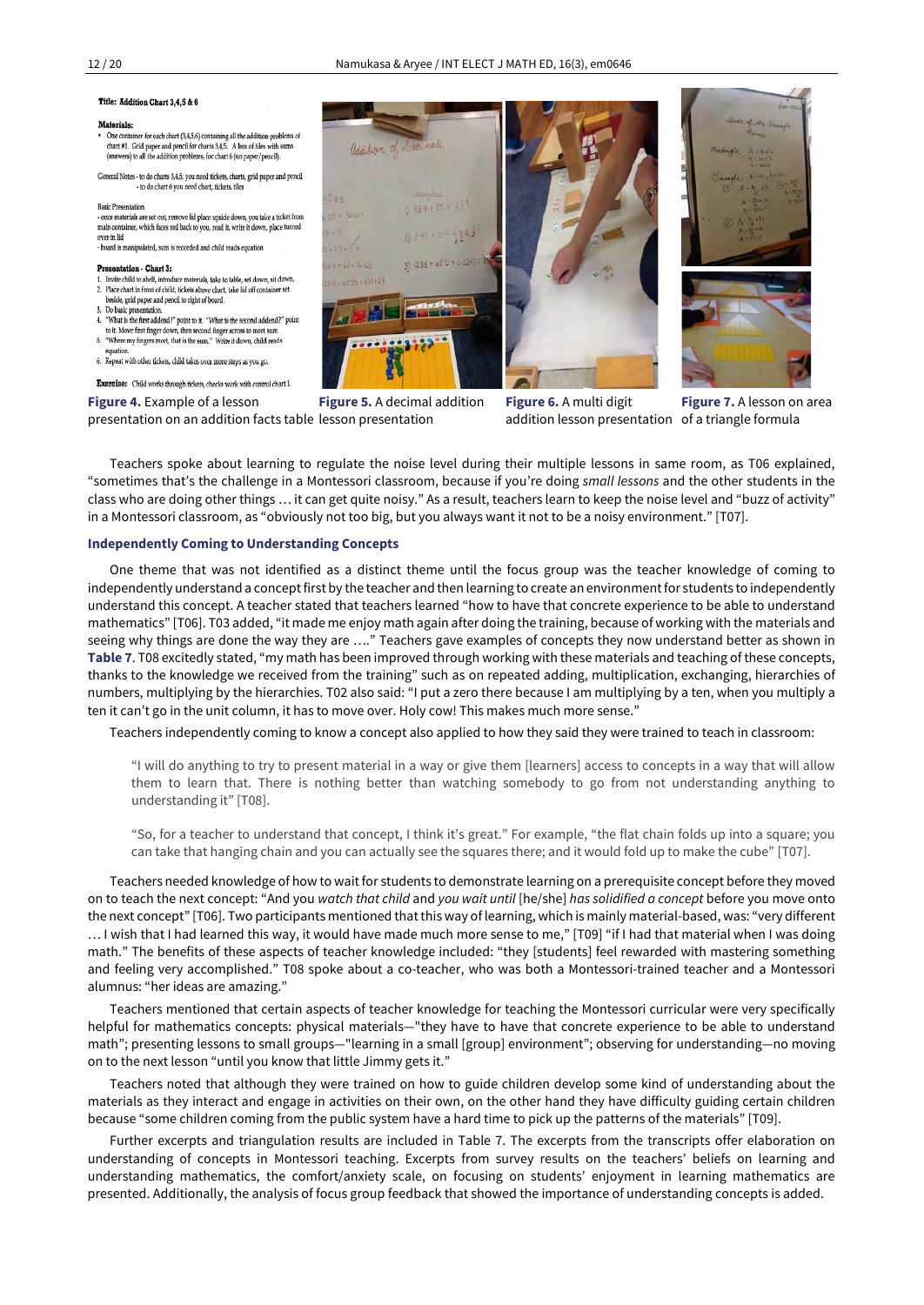#### **Table 7.** Transcripts, Excerpts, Descriptive Data and Pictures on Understanding Mathematics

### **Interview Excerpts on Independently understanding the mathematics concepts**

T01: In our philosophy the *children work for themselves*.

T02: "understanding the idea, but if it's not right yet that's ok, … we'll keep working on that."

T06 "it's just thorough understanding and being able to recall it, like definitions of things and … when they need or when there's a need to use it.

T07: I remember back when I went to public school learning … not really understanding how, what the process was to get that formula you know.

T08: the process and understanding the process, comes before the right or wrong. The right or wrong just happens with the precision that they develop."

T04: the bead frames for some children, … they struggle … just understanding that whole process they just can't get [it]. So sometimes you have to change the strategy of how we are trying to teach the child that concept

T08: understanding the concept of area and … understanding how to find the area of a rectangle and triangle. And understanding how the area of a triangle is related to the area of a rectangle.

T09: "I keep on thinking that *you cannot understand math if you don't have the experience* as I said before I keep going back to the weighing of numbers." … "they have to have that concrete experience to be able *to understand math*."

### **Survey Data on understanding concept:**

One participant added on their questionnaire that "I understood math concepts much better after taking Montessori Teacher Training" and Understanding key processes in math is best done through concrete experiences with material" [T07]

Further, on the questionnaire teachers' beliefs about learning mathematics, Factor 2, were more on learning through construction than internalizing knowledge (Mean 4.09 out of 5; 4.3 out of 6 on the short form) than beliefs about mathematics (Factor 1; mean 3.89 out of 5 on the long from; 4.0 out of 6 on short form); and beliefs about teaching mathematics (Factor 3; 3.94; 4.1).

On the comfort/anxiety scale, all but two teachers reported mostly moderate to high comfort levels. Two teachers reported moderate to extreme anxiety at learning mathematics. When asked how comfortable teachers were at teaching mathematics none of the four teachers who completed the short form reported being uncomfortable. Two of the teachers specified that they were very comfortable for the level "they were trained" for or "they teach."

On Factor 6, included questions on understanding and enjoying mathematics: all 12 participants consistently ranked the importance of mathematics enjoyment highly (Mean 4.36 out of 5). Specifically, participants' responses to the question of understanding before memorizing were consistently high (mean 4.36 out of 5; T02 left this question blank), and "using activities that show that all children can do math when they think and work hard is key in learning mathematics" (mean 4.25). All 12 participants consistently ranked the importance engaging students in *understanding before memorizing* at Mean 4.5 out of 5.

#### **Focus group feedback on the prepared mathematics learning environment:**

At the focus group, teachers noted the teacher knowledge of both learners and teachers independently coming to understand a concept was a key aspect of teacher knowledge.

T06: Mathematics is "all about the concrete experience, they have to have that concrete experience to be able to understand math, so I keep on thinking that you cannot understand math if you don't have the experience as I said before.

T10: When its math related [when organizing materials on the shelves] we try to go from less challenging to more challenging, that's how we organize the environment. You'd never teach how to divide before you subtract or something.*…*. Math is very logical so you can't do it very willy nilly.



**Figure 8.** A student practising for understanding two-digit numbers on a frame-glass bead materials





**Figure 9.** A teacher presenting addition **Figure 10.** As student writing of multidigit numbers, layering ones over down on a booklet with a table to tens over hundreds

further understand the addition

## **DISCUSSION OF FINDINGS**

#### **Mathematics Teacher Knowledge and Teaching Ecosystem**

Our study focused on teacher knowledge for teaching in an education system as characterized by the Montessori curriculum, learning philosophies, classroom and assessment practices (Bagby & Sulak, 2010; Erwin et al., 2010; Lillard, 2011). Akin to Kayili and Ari (2011), Kuennen and Beam (2020), and Laski et al. (2016), our study looked specifically at mathematics teaching particularly teacher knowledge needed, used and further honed by teachers to teach mathematics. Findings of this study are in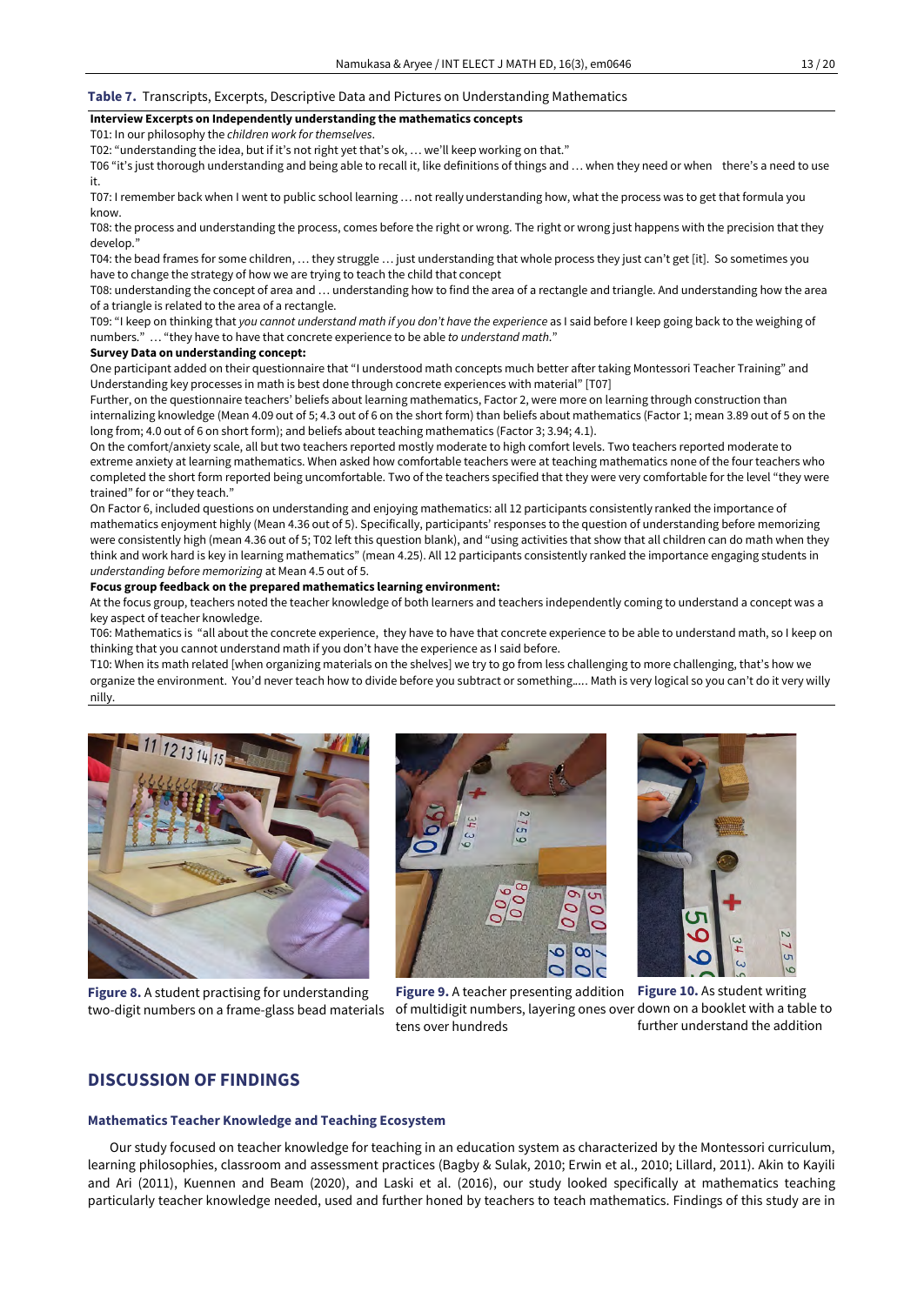line with literature on the Montessori education system: The finding on teacher knowledge of Montessori learning materials and how to properly use them is in line with the Montessori principles on provision of a detailed curriculum and support resources for teaching this curriculum (Bărbieru, 2016; Kayili & Ari, 2011; Lillard, 2005; Ross, 2012), and is in line with the extensive use of materials (Kuennen & Beam 2020; Lillard & Else-Quest, 2006; Marshall, 2017; Ross, 2012). Even when the materials were diverse and the lessons much detailed, the teachers appeared to be trained in the same mathematics with which they were expected to teach students in classrooms, and many agreed that they learned to comfortably teach mathematics differently than they were taught when they went to school.

The finding on teacher knowledge of the lessons and how to present them are in line with the Montessori classroom practices that appear to involve routines and rituals (Cossentino, 2005), and the form of teaching and learning that remain largely unchanged from the time that it was conceptualized (Lillard, 2007). The finding on teacher knowledge on the purposes of the materials, lessons, is in line with Lillard's (2007) assertion that this pedagogy is intended to make students develop productive capabilities such as understanding of mathematical concepts, confidence at learning mathematics, as well as the virtue of independent learning skills (Bagby & Sulak, 2010; Bărbieru, 2016; Lillard & Else-Quest, 2006). The findings from this study add to a body of knowledge on Montessori mathematics education specifically, on teacher knowledge needed for teaching mathematics.

#### **Mathematics Teacher Knowledge and Categories of Teacher Knowledge**

We applied the analytical framework developed on teacher knowledge to interpret our findings on teacher knowledge that Montessoriteachers need, use and hone. **Table 8** shows the mapping of the themes in the four categories. For example, the theme of teacher learning and knowledge on the use and methods of learning materials fit into the framework category of teaching aspects. But there is more including how it also fits in the learning aspect.

| <b>Montessori Teachers' Knowledge Themes</b>                                                                                                                                                                                                                                                     | Teachers' Knowledge Framework category            |  |
|--------------------------------------------------------------------------------------------------------------------------------------------------------------------------------------------------------------------------------------------------------------------------------------------------|---------------------------------------------------|--|
| Learning materials                                                                                                                                                                                                                                                                               | Teaching aspects $\rightarrow$                    |  |
|                                                                                                                                                                                                                                                                                                  | Learning aspects $\rightarrow$ Curriculum aspects |  |
| Lesson and content presentation                                                                                                                                                                                                                                                                  | A teaching aspect $\rightarrow$                   |  |
|                                                                                                                                                                                                                                                                                                  | A professional competencies aspect                |  |
| Independently coming to the understand concepts                                                                                                                                                                                                                                                  | Curriculum aspects $\rightarrow$ Learning aspects |  |
| $\mathbf{v}$ and $\mathbf{v}$ and $\mathbf{v}$ and $\mathbf{v}$ and $\mathbf{v}$ and $\mathbf{v}$ and $\mathbf{v}$ and $\mathbf{v}$ and $\mathbf{v}$ and $\mathbf{v}$ and $\mathbf{v}$ and $\mathbf{v}$ and $\mathbf{v}$ and $\mathbf{v}$ and $\mathbf{v}$ and $\mathbf{v}$ and $\mathbf{v}$ and |                                                   |  |

**Table 8.** Mapping of the Four Montessori Teacher Knowledge Themes

*Stands for in between the two aspects*

All three themes fitin more than one category. For example, teacher knowledge on the lesson and its presentations fits in both the teacher aspect and the professional competencies aspect, and the understanding of mathematical concepts which, during the training for the teacher was intended to show how to help the learner with independently coming to understand mathematics concepts. This finding is in line with the assumptions that categories are not always mutually exclusive. But there might be more: The framework in its current form, although helpful for categorizing the Montessori teacher knowledge, might need further dimensions to cover themes that take on a different meaning in the Montessori system than in the public education system.

Planning forteaching and learning, enacting the lesson plans, observing lessons, analyzing and reflecting on the implemented lesson is a teaching aspect of teacher knowledge (Guerriero, 2014; Kuennen & Beam, 2020). Teachers learning knowledge of specific lessons and how to teach the lesson within a philosophical framework is, on the other hand, a professional competence. Thus, the theme of lesson and content presentation also fits in both teaching and professional aspects. Further, the Montessori lesson is an authored performance with a script and specified presentations and interactions (Beatty, 2011). It is learned by the teacher and rehearsed during teacher training and recorded in a teacher's manual for use in practice. Then, while in practice, the lesson is further practiced, mastered and refined (or in rare cases extended or revised) in collaboration with at least one other teacher of the same class. Thus, teacher content knowledge is tightly connected to lessons taught by teachers (Clarke et al. 2007; Kuennen & Beam, 2020) in the Montessori system*.* 

Further, in the Montessori system, teacher knowledge on the methods, sequence and proper use of materials is a teaching aspect. This teaching aspect begins with a teacher having in-depth learning about the piece of material. Thus, it is a teacher learning of content aspect of teacher knowledge. When the materials are well understood by teachers, the materials then become key to the understanding of content first by the teacher; and then by the student. The materials, technologies and apparatus to be used to teach mathematics are also a much closer part of the school curricular content knowledge to be taught to the students.

Teacher knowledge on curriculum and content concepts appeared to also apply to understanding materials, including control charts drawn and transitional materials, activities and procedures, the knowledge of the sequences of lessons, and the process of coming to understand the concepts. We continue to ponder how the findings of this research elaborate on the categories of teacher knowledge identified in the framework.

**Table 9.** Sub-categories of Montessori Mathematics Teacher Knowledge

| Broader theme of repetition | Learning of broader themes:                     |
|-----------------------------|-------------------------------------------------|
| Contexts aspects            | • within mathematics e.g., repetition           |
|                             | • cutting across materials e.g., color coding   |
|                             | • repetition of lessons for students to benefit |
|                             | • regularity in organizing the environment      |

The subthemes on use of scripted lessons, some of which are expected to be repeated until students understand the concepts, appeared to address equity along the spectrum of fast and slow learners as well as context aspects. Further, this study's findings show that beliefs of the mathematics teachers are intertwined with the opportunities they are offered to learn mathematics teaching knowledge during teacher training.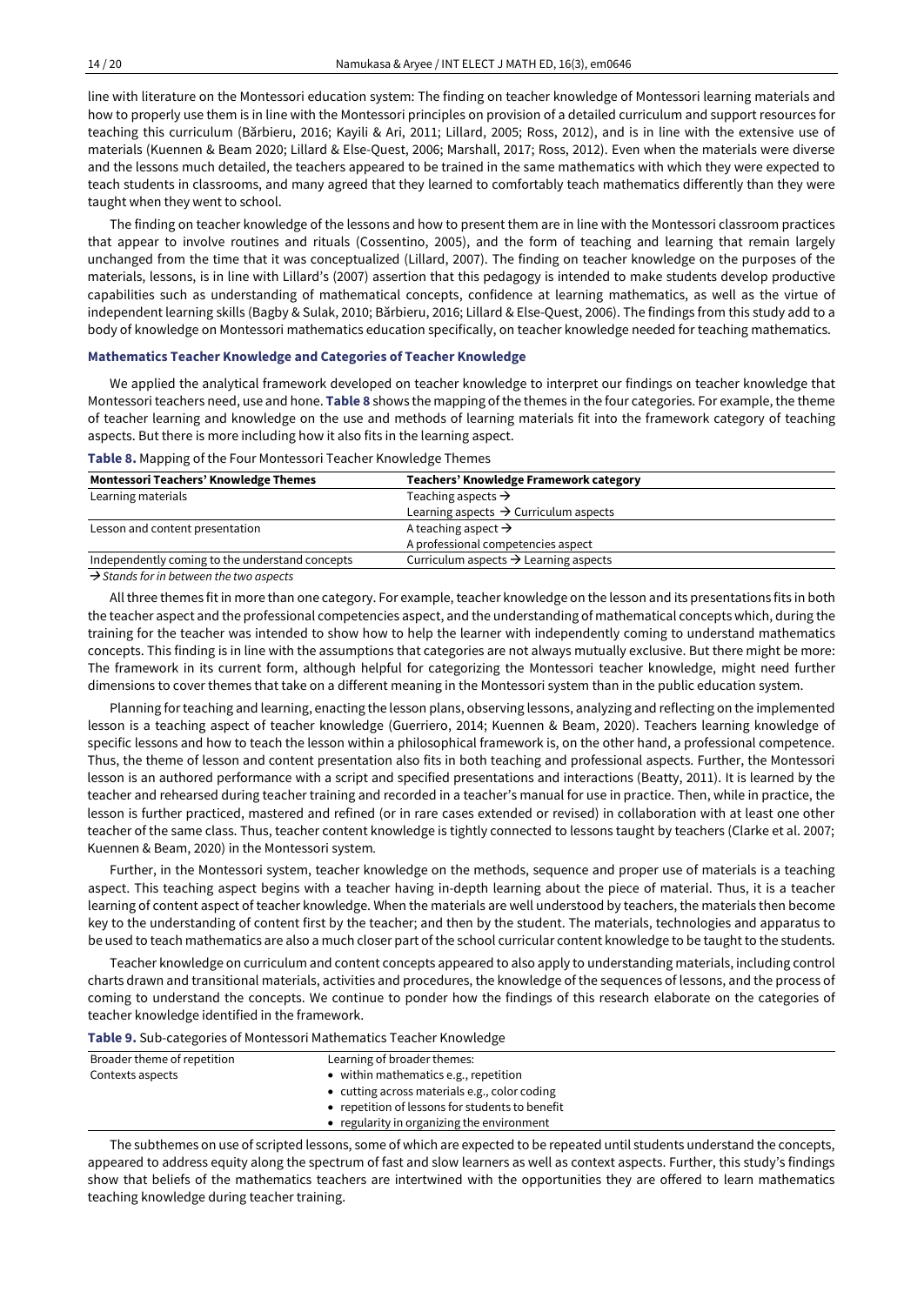According to Kutaka et al. (2017), and Sewornoo (2016), the concept of beliefs plays a huge role in teaching and learning as well as classroom practices. Teacher knowledge in the Montessori system is based on a specific learning theory, the learning aspects of Montessori philosophy. Teachers believe in learning mathematics through Montessori activities, lessons, materials and coming to understand the mathematics concepts, which are taken to be mostly static and have not much changed. The teacher learned during teacher training how to entice the learners to the lesson and content in line with "customization of content and instruction" (Schneider, 2012), and child-centered and interest (Cossentino 2005; Faryadi, 2007; Kayili & Ari, 2011).

Flexibility was also seen in having a sequence of materials, including transitional materials, to teach the same concepts, and in teachers engaging in making or revising certain lessons and their materials or presentations. More flexibility was seen in the other learning materials including selecting real world contexts, problems and stories to use in teaching, teaching in a team and fluidity in student grouping when teaching a lesson. Still, this flexibility took place within the limits of scripted lesson activities and presentations; classroom routines and rituals of the prepared learning environment; specific lesson presentation, proper sequencing of lessons, methods and use ofthe original materials and methods as conceptualized by Maria Montessori or published by selected Montessori organizations. Thus, teacher knowledge needed, practiced and refined is within inflexible limits. This dialectic between flexibility and rigidity is worth further investigation, specifically from the lived experiences of teachers and students. How is this complexity experienced?

The study raises questions on the mathematics teacher knowledge itself. How much of this knowledge could be taken as static and how much as changing? How might teachers in the Montessori setting and elsewhere navigate the delicate spectrum such as being flexible within limits, be creative within prescribed lessons, preparation of the environment and use of materials?

## **CONCLUSION AND SIGNIFICANCE OF THE STUDY**

From our results, Montessori teacher knowledge is akin to teacher knowledge for teaching in a material and tool-based curriculum, teaching and assessment reform. At the transition grades, when teachers use more stories, real world contexts, projects and math problems, Montessori teacher knowledge aligns more with problem-solving based reform. It is evident that at the center of mathematics teacher knowledge is teaching for understanding and for enhancing affective outcomes of the learner.

Educational systems that have implemented mathematics educational reform consistently in curriculum, pedagogy and assessment, over the years, are rare. From the literature, further theorizing on sub-categories of teacher knowledge is needed to inform implementing reform in instruction and in teacher education. The findings from this study, therefore, strongly hold promise to inform mathematics teacher learning that supports productive mathematics instructional reform. The findings are particularly significant for designing teacher education course content and learning experiences that support the learning of reform instructional practices among preservice teachers.

**Author contributions:** Both authors have sufficiently contributed to the study, and agreed with the results and conclusions.

**Funding:** Funding for this study was provided by the Research Office, Western Education, Western University.

**Declaration of interest:** No conflict of interest is declared by authors.

**Acknowledgements:** We acknowledge the contributions of the research participants and their school administrator. We would also like to acknowledge the graduate research assistants who contributed to this work, including Hiba Barek, Campigotto Rachelle, Marja Bertrand, and Hatice Beyza Sezer.

## **REFERENCES**

- Ashrf, J. (2019). Experiences and impact: The voices of teachers on math education reform in Ontario, Canada. Glocal Education in Practice: Teaching, Researching, and Citizenship BCES Conference Books, 2019, Volume 17. Sofia: Bulgarian Comparative Education Society. Retrieved July 14, 2020, fro[m https://files.eric.ed.gov/fulltext/ED596920.pdf](https://files.eric.ed.gov/fulltext/ED596920.pdf)
- Bagby, J., & Sulak, T. (2009). Strategies for promoting problem solving and transfer: A qualitative study. *Montessori Life*, *21*(4), 38- 42.
- Bagby, J., & Sulak, T. (2010). Connecting educational theory and Montessori practice. *Montessori Life*, *22*(1), 8-9.
- Ball, D. L. (2002). Knowing mathematics forteaching: Relations between research and practice. *Mathematics and Education Reform Newsletter, 14*(3), 1-5.
- Ball, D. L., Lubienski, S., & Mewborn, D. (2001). Research on teaching mathematics: The unsolved problem of teachers' mathematical knowledge. In V. Richardson (Ed.), *Handbook of research on teaching* (pp. 433-456). Macmillan.
- Bărbieru, I. T. C. (2016). The role of the educator in a Montessori classroom*. Romanian Journal for Multidimensional Education/Revista Romaneasca Pentru Educatie Multidimensionala, 8*(1), 107-123. <https://doi.org/10.18662/rrem/2016.0801.07>
- Battey, D., & Franke, M. (2008). Transforming identities: Understanding teachers across professional development and classrooms. *Teacher Education Quarterly, 35*(3), 127-149.
- Beatty, B. (2011). The dilemma of scripted instruction: Comparing teacher autonomy, fidelity, and resistance in the Froebelian Kindergarten, Montessori, direct instruction, and success for all. *Teachers College Record, 113*(3), 395-430.
- Belova, N., Eilks, I., & Feierabend, T. (2015). The evaluation of role-playing in the context of teaching climate change. *International Journal of Science and Mathematics Education*, *13*, 165-190. <https://doi.org/10.1007/s10763-013-9477-x>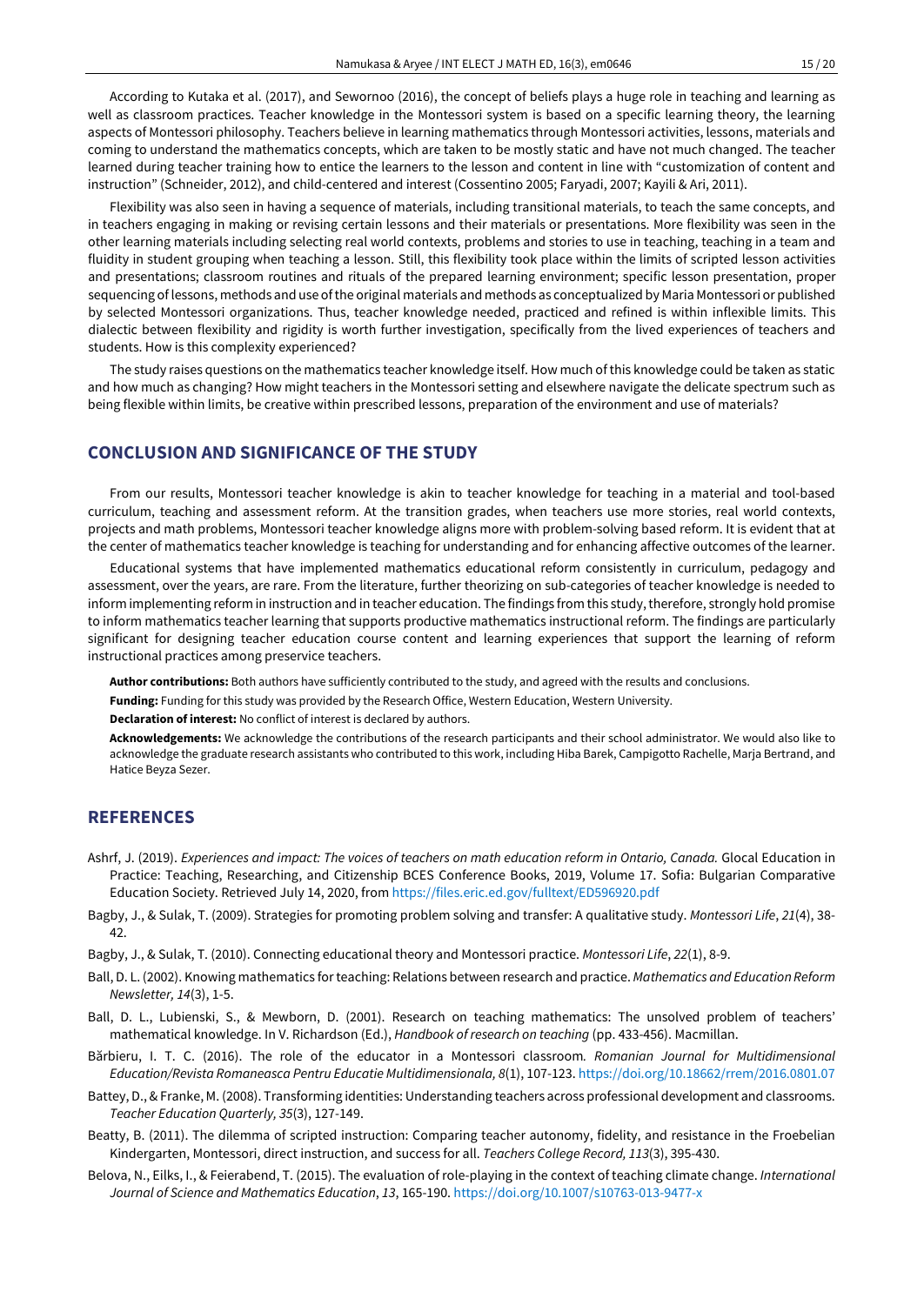- Blömeke, S. (2014). Framing the enterprise: Benefits and challenges of international studies on teacher knowledge and teacher beliefs--modeling missing links. In S. Blömeke, F. J. Hsieh,G. Kaiser & W.H. Schmidt(Eds.), *International perspectives on teacher knowledge, beliefs and opportunities to learn, Advances in mathematics education* (pp. 1-10). Springer. [https://doi.org/10.1007/978-94-007-6437-8\\_1](https://doi.org/10.1007/978-94-007-6437-8_1)
- Browne, E. (2005). Structural and pedagogic change in further and higher education: A case study approach. *Journal of Further and Higher Education, 29(*1), 49-60. <https://doi.org/10.1080/03098770500037754>
- Burton, L. D. (2003). The formal, the planned, and the learned curriculum in an elementary education course for mathematics: Three *perspectives on course content* [Paper presentation]*.* 2nd Annual General Meeting of the American association for the Advancement of Curriculum Studies, Chicago, Illinois.
- Cañadas, M. C., Gómez, P., & Rico, L. (2013). Structure of primary mathematics teacher education programs in Spain. *International Journal of Science and Mathematics Educ*ation, *11*, 879-894. <https://doi.org/10.1007/s10763-013-9422-z>
- Carpenter, T. P., Fennema, E., & Franke, M. L. (1996). Cognitively guided instruction: A knowledge base for reform in primary mathematics instruction. *The Elementary School Journal, 97*(1), 3-20. <https://doi.org/10.1086/461846>
- Chipangura, A., & Aldridge, J. (2017). Impact of multimedia on students' perceptions of the learning environment in mathematics classrooms. *Learning Environments Research, 20*(1), 121-138. <https://doi.org/10.1007/s10984-016-9224-7>
- Christle, C. A. (2010). Montessori Schools. In T. Hunt, J. Carper, T. Lasley, & C. Raish (Eds.), *Encyclopedia of educational reform and dissent*. Sage Publications.
- Clarke, D., Goos, M., & Morony, W. (2007). Problem solving and working mathematically: an Australian perspective. *ZDM Mathematics Education, 39*(5), 475-490. <https://doi.org/10.1007/s11858-007-0045-0>
- Cohen, L., Manion, L., & Morrison, K. (2007). *Research methods in education* (6th ed.). Routledge Falmer. <https://doi.org/10.4324/9780203029053>
- Cossentino, J. (2005). Ritualizing expertise: A non-Montessorian view of the Montessori method. *American Journal of Education, 111*(2), 211-244. <https://doi.org/10.1086/426838>
- Cossentino, J. M. (2006). Big work: Goodness, vocation, and engagement in the Montessori method. *Curriculum Inquiry, 36*(1), 63- 92. <https://doi.org/10.1111/j.1467-873X.2006.00346.x>
- Cossentino, J. M. (2009). Culture, craft, & coherence: The unexpected vitality of Montessori teacher training. *Journal of Teacher Education, 60*(5), 520-527. <https://doi.org/10.1177/0022487109344593>
- Creswell, J. W. (1998). *Qualitative inquiry and research design: Choosing among five traditions*. Sage Publication.
- Davenport, L. R. (2000). *Elementary mathematics curricula as a tool for mathematics education reform: Challenges of implementation and implications for professional development.* Newton, MA: Center for the Development of Teaching (CDT) Paper Series, Education Development Center.
- Debs, M. C. (2019). *Diverse parents, desirable schools: public Montessori in an era of school choice.* Harvard Education Press.
- Diamond. & Lee. K. (2011). Interventions shown to aid executive function development in children 4 to 12 years old. *Science, 333*(4045), 959-64. <https://doi.org/10.1126/science.1204529>
- Drake, C. (2006). Turning points: Using teachers' mathematics life stories to understand the implementation of mathematics education reform. *Journal of Mathematics Teacher Education, 9*(6), 579-608. <https://doi.org/10.1007/s10857-006-9021-9>
- Eacott, S., & Holmes, K. (2010). Leading reform in mathematics education: Solving a complex equation. *Mathematics Teacher Education and Development, 12(*2), 84-97.
- Elkin, M., Sullivan, A., & Bers, M. U. (2014). Implementing a robotics curriculum in an early childhood Montessori classroom. *Journal of Information Technology Education: Innovations in Practice, 13,* 153-169. <https://doi.org/10.28945/2094>
- Elkind, D. (2008). The power of play: Learning What Comes Naturally. *American Journal of Play, 1*(1), 1-6.
- Ellis, M., & Berry III, R. Q. (2005). The paradigm shift in mathematics education: Explanations and implications of reforming conceptions of teaching and learning. *The Mathematics Educator, 15*(1), 7-17.
- Ervin, B., Wash, P. D., & Mecca, M. E. (2010). A 3-year study of self-regulation in Montessori and non-Montessori classrooms. *Montessori Life,* 22*(*2)*,* 22-31.
- Faryadi, Q. (2007). *The Montessori paradigm of learning: So, what?* Retrieved December 17, 2019, from <https://files.eric.ed.gov/fulltext/ED496081.pdf>
- Faryadi, Q. (2017). The application of Montessori method in learning mathematics: An experimental research. *Open Access Library Journal*, *4*, 1-14. <https://doi.org/10.4236/oalib.1104140>
- Franczak, I. (2016). *Comparative analysis of behavioral engagement and transferable skills in conventional and Montessori schools.* Proceedings of The National Conference on Undergraduate Research (NCUR) 2016 University of North Carolina, Asheville. April 7-9, 2016.
- Fritzlar, T. (2006). Sensitivity to complexity- an important prerequisite of problem-solving mathematics teaching. *ZDM Mathematics Education*, *38*(6), 436-487. <https://doi.org/10.1007/BF02652780>
- Guerriero, S. (2014). Teachers' pedagogical knowledge and the teaching profession. *American Education Research Journal, 47*(1), 133-180.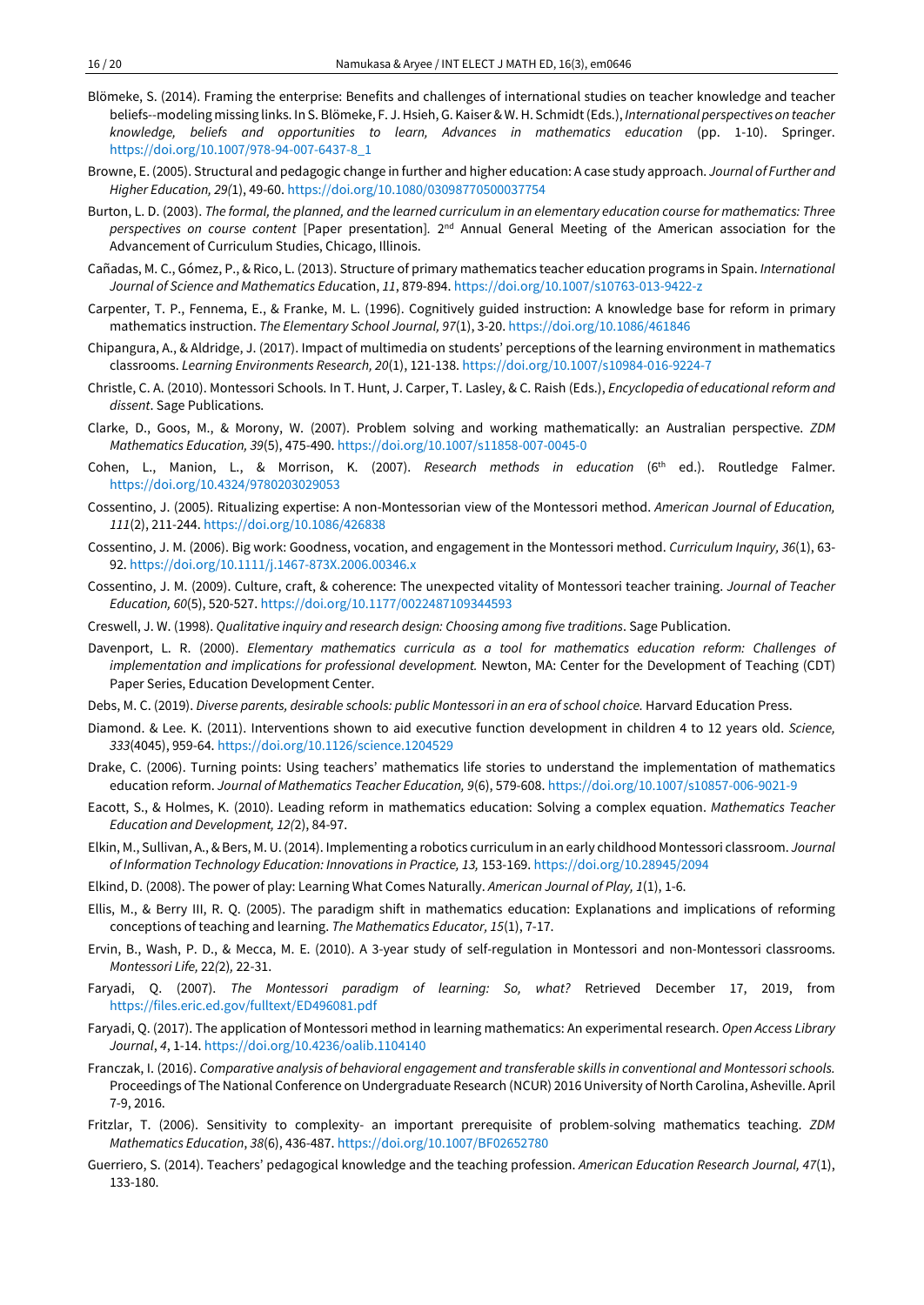- Herrera, T. A., & Owens, D. T. (2001). The "new new math?": Two reform movements in mathematics education. *Theory into Practice, 40*(2), 84-92. [https://doi.org/10.1207/s15430421tip4002\\_2](https://doi.org/10.1207/s15430421tip4002_2)
- Ingvarson, L., Schwille, J., Tattoo, T.M., Rowley, G., Peck, R., & Senk, S. L. (2013). *An analysis of teacher education context, structure,* and quality-assurance arrangements in TEDS-M countries: Findings from the IEA teacher education and development study in *mathematics.* Amsterdam, Netherlands: International Association for the Evaluation of Educational Achievement. Retrieved September 15, 2019, fro[m https://heefa.net/files/TEDS-M\\_Findings.pdf](https://heefa.net/files/TEDS-M_Findings.pdf)
- Jamilah, R. J. (2018). Predominantly Black institutions and public Montessori schools: Reclaiming the "genius" in African American children. *Multicultural Learning and Teaching, 13*(1)*, 1-7. <https://doi.org/10.1515/mlt-2017-0007>*
- Kayili, G., & Ari, R. (2011). Examination of the effects of the Montessori method on preschool children's readiness to primary education. *Educational Sciences: Theory and Practice, 11*(4), 2104-2109.
- Kuennen, E. W., & Beam, J. E. (2020). Teaching the mathematics that teachers need to know: Classroom ideas for supporting prospective elementary teachers' development of mathematical knowledge for teaching. In A. Appova, R. M. Welder, & Z. Feldman, (Eds.), *Supporting Mathematics Teacher Educators' Knowledge and Practices for Teaching Content to Prospective (Grades K-8) Teachers*. Special Issue: The Mathematics Enthusiast, ISSN 1551-3440, vol. 17, nos. 2 & 3, pp. 771-805.
- Kutaka, T. S., Smith, W. M., Albano, A. D., Edwards, C. P., Ren, L., Beattie, H. L., Lewis, W. J., Heaton, R. M., & Stroup, W. W. (2017). Connecting teacher professional development and student mathematics achievement: Mediating belonging with multimodal explorations in language, identity, and culture. *Journal of Teacher Education*, *68*(2), 140-154. <https://doi.org/10.1177/0022487116687551>
- Lang, M., & Namukasa, I. K. (2011). Problem solving as a pedagogical practice: Useful conceptions of professional learning. *Literacy Information and Computer Education Journal (LICEJ), 1*(4), 1-12.
- Laski, E. V., Vasilyeva, M., & Schiffman, J. (2016). Longitudinal comparison of place-value and arithmetic knowledge in Montessori and non-Montessori students. *Journal of Montessori Research*, *2*(1), 1-15. <https://doi.org/10.17161/jomr.v2i1.5677>
- Li, Q., & Ni, Y. J. (2011). Impact of curriculum reform: Evidence of change in classroom practice in the mainland China. *International Journal of Educational Research, 50*, 71-86. <https://doi.org/10.1016/j.ijer.2011.06.003>
- Lillard, A. S. (2005). *Montessori: the science behind the genius*. Oxford University.
- Lillard, A. S. (2006). Dissociations, developmental psychology, and pedagogical design. *Child Development*, *77*(6), 1563-1567. <https://doi.org/10.1111/j.1467-8624.2006.00959.x>
- Lillard, A. S. (2007). *Montessori: The science behind the genius* (2nd ed.). Oxford University Press.
- Lillard, A. S. (2011). What belongs in a Montessori primary classroom? Results from a survey of AMI and AMS teacher trainers. *Montessori Life, 23*(3), 18-32.
- Lillard, A. S. (2012). Preschool children's development in classic Montessori, supplemented Montessori, and conventional programs. *Journal of School Psychology, 50*(3), 379-401. <https://doi.org/10.1016/j.jsp.2012.01.001>
- Lillard, A. S. (2013). Playful learning and Montessori education. *American Journal of Play*, *5*(2), 157-186.
- Lillard, A. S. (2018). Rethinking education: Montessori's approach*. Current Directions in Psychological Science, 27*, 395-400. <https://doi.org/10.1177/0963721418769878>
- Lillard, A. S. (2019). *Educational Psychology Review, 31*, 939-965. <https://doi.org/10.1007/s10648-019-09483-3>
- Lillard, A. S., & Heise, M. J. (2016). Removing Supplementary materials from Montessori classrooms changed child outcomes. *Journal of Montessori Research, 2*(1), 16-26. <https://doi.org/10.17161/jomr.v2i1.5678>
- Lillard, A., & Else-Quest, N. (2006). Evaluating Montessori education. *Science, 313*(5795), 1893-1894. Retrieved July 19, 2020, from <https://doi.org/10.1126/science.1132362>
- Litster, K., Moyer-Packenham, P. S., & Reeder, R. (2019). Base-10 Blocks: a study of iPad virtual manipulative affordances across primary-grade levels. *Mathematics Education Research Journal, 31*, 349-365[. https://doi.org/10.1007/s13394-019-00257-2](https://doi.org/10.1007/s13394-019-00257-2)
- Livstrom, I. C., Szostkowski, A. H., & Roehrig, G. H. (2019). Integrated STEM in practice: Learning from Montessori philosophies and practices*. School Science and Mathematics, 119*(4), 190-202. <https://doi.org/10.1111/ssm.12331>
- Lopata, C., Wallace, N. V. & Finn, K. V. (2005). Comparison of academic achievement between Montessori and traditional education programs. *Journal of Research in Childhood Education*, *20*(1), 5-13. <https://doi.org/10.1080/02568540509594546>
- Manouchehri, A., & Goodman, T. (1998). Mathematics curriculum reform and teachers: Understanding the connections. *The Journal of Educational Research, 92*(1), 27-41[. https://doi.org/10.1080/00220679809597573](https://doi.org/10.1080/00220679809597573)
- Manouchehri, A., & Sipes, C. (1998). Transforming middle school mathematics through teacher empowerment. In L. Leutzinger, (Ed.), *Mathematics in the Middle* (pp. 35-40). National Council of Teachers of Mathematics, Reston, VA.
- Mapolelo, D. C. & Akinsola, M. K. (2015). Preparation of mathematics teachers: Lessons from review of literature on teachers' knowledge, beliefs, and teacher education. *American Journal of Educational Research, 3*(4), 505-513. <https://doi.org/10.12691/education-3-4-18>
- Marshall, C. (2017). Montessori education: A review of the evidence base. *Science of Learn*ing, *2*(11), 1-9. <https://doi.org/10.1038/s41539-017-0012-7>
- Merriam, S. B. (1998). *Qualitative research and case study applications in education* (2nd ed.). Jossey-Bass.
- Merriam, S. B. (2009). *Qualitative research: A guide to design and implementation* (2nd ed.). Jossey-Bass.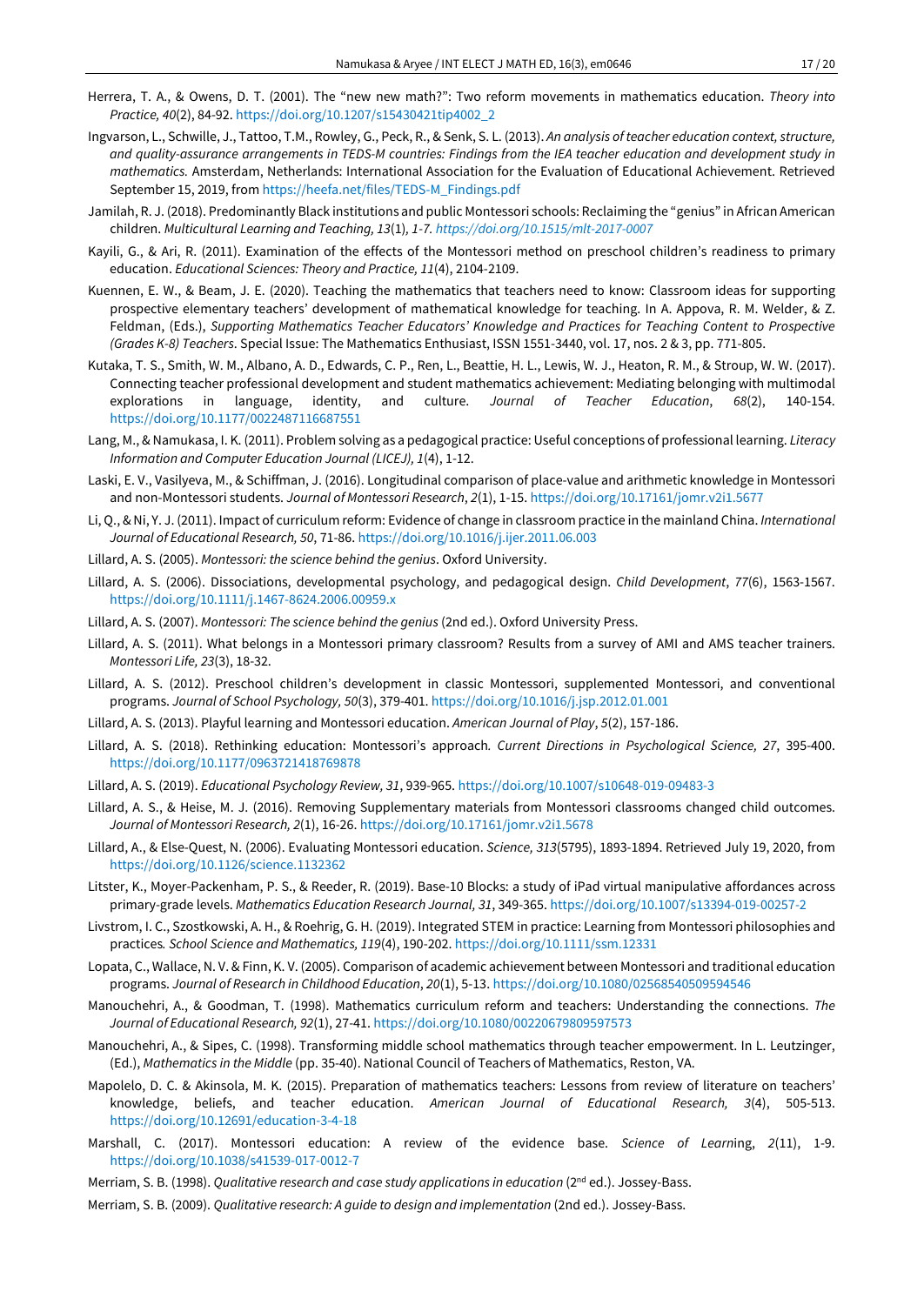- Mix, K. S., Smith, L. B., Stockton, J., Cheng, Y., & Barterian, J. A. (2017). Grounding the symbols for place value: Evidence from training and long-term exposure to base-10 models. *Journal of Cognition and Development, 18*(1), 129-151. <https://doi.org/10.1080/15248372.2016.1180296>
- Monroe, E. E.(1984). *The development of a mathematicsmethods course frompre-service elementary teachers: Some considerations.* Technical Report. Western Kentucky University. <https://files.eric.ed.gov/fulltext/ED244813.pdf>
- Murano, D., Sawyer, J. E., & Lipnevich, A. A. (2020). A meta-analytic review of preschool social and emotional learning interventions. *Review of Educational Research, 90*(2), 227-263. <https://doi.org/10.3102%2F0034654320914743>
- Namukasa, I. K. (2016). Teaching practices in the Montessori system. In *Proceedings of the 13th International Congress on Mathematics education, ICME-13*, Hamburg, Germany.
- Namukasa, I. K. (2016, January). *Mathematics for teachers in the Montessori system* [Paper presentation]. The Fields Mathematics Institute, Toronto Ontario.
- NCTM (2012). *Council of the accreditation of educator preparation (CAEP) standards for Mathematics Teacher Preparations.* NCTM. Retrieved November 5, 2019, from [http://caepnet.org/accreditation/caep-accreditation/spa-standards-and-report](http://caepnet.org/accreditation/caep-accreditation/spa-standards-and-report-forms/nctm)[forms/nctm](http://caepnet.org/accreditation/caep-accreditation/spa-standards-and-report-forms/nctm)
- Nisbet J., & Watt, J. (1994). Case study. In J. Bell, T. Bush, A. Fox, J. Goodey, & S. Goulding (Eds.), *Conducting small-scale investigations in educational management* (pp. 79-92). Harper & Row. Oxford University.
- Patton, M. Q. (2002). *Qualitative research & evaluation methods* (3rd ed.). Sage.
- Peng, H.-H., & Md-Yunus, S. (2014). Do children in Montessori schools perform better in the achievement test? A Taiwanese perspective. *International Journal of Early Childhood, 46*(2), 299-311. <https://doi.org/10.1007/s13158-014-0108-7>
- Plake, B. S., & Parker, C. S. (1982). The development and validation of a revised version of the Mathematics Anxiety Rating Scale. *Educational and Psychological Measurement, 42*(2), 551-557. <https://doi.org/10.1177/001316448204200218>
- Ponte, J. P., & Chapman, O. (2006). Mathematics teachers' knowledge and practices. In A. Gutierrez, & P. Boero (Eds.), *Handbook of research on the psychology of mathematics education: Past, present and future* (pp. 461-494). Sense. [https://doi.org/10.1163/9789087901127\\_017](https://doi.org/10.1163/9789087901127_017)
- Price, J. N., & Ball, D. L. (1997). There's always another Agenda: Marshalling resources for mathematics reform. *Journal of Curriculum Studies*, *29*(6), 637-666. <https://doi.org/10.1080/002202797183810>
- Raimondo, R. (2018). Cosmic education in Maria Montessori: Arts and sciences as resources for human development. *Studi sulla Formazione, 21,* 249-260.
- Rathunde, K., & Csikszentmihalyi, M. (2005). Middle school students' motivation and quality of experience: A comparison of Montessori and traditional school environments. *American Journal of Education*, *111*(3), 341. <https://doi.org/10.1086/428885>

Robson, C. (2002). *Real world research* (2nd ed.). Blackwell. [https://doi.org/10.1016/S0262-1762\(02\)80276-0](https://doi.org/10.1016/S0262-1762(02)80276-0) 

- Rosanova, M. J. (2003). Montessori elementary is different: What children study, what children do. *Montessori Life*, *15*(2), 8-10.
- Ross, J. A., McDougall, D., & Hogaboam-Gray, A. (2002). Research on reform in mathematics education, 1993-2000. *Alberta Journal of Educational Research, 48*(2), 122-138.
- Ross, S., (2012). The Montessori method: The development of a healthy pattern of desire in early childhood. *Journal of Violence, Mimesis, and Culture*, *19*(1), 87-122. <https://doi.org/10.1353/ctn.2012.0004>
- Rule, A. C., & Stewart, R. A. (2002). Effects of practical life materials on kindergarteners' fine motor skills. *Early Childhood Education Journal, 30*(1), 9-13. <https://doi.org/10.1023/A:1016533729704>
- Ryniker, D. H., & Shoho, A. R. (2001). Student perceptions of their elementary classrooms: Montessori vs. traditional environments. *Montessori Life*, *13*(1), 45-48.
- Saracho, O., & Spodek, B. (2009). Educating the young mathematician: A historical perspective through the nineteenth century. *Early Childhood Education Journal, 36,* 297-303. <https://doi.org/10.1007/s10643-008-0293-9>
- Schneider, C. (2012). 5 Characteristics connecting Montessori education and the digital learning movement. *Learning, Online and Blended.* Retrieved January 9, 2020 from [https://www.gettingsmart.com/2012/05/5-characteristics-connecting-montessori](https://www.gettingsmart.com/2012/05/5-characteristics-connecting-montessori-ed-the-digital-learning-movement/)[ed-the-digital-learning-movement/](https://www.gettingsmart.com/2012/05/5-characteristics-connecting-montessori-ed-the-digital-learning-movement/)
- Sewornoo, S. (2016). *Assessment literacy of mathematics teachers and challenges in the implementation of the school-based assessment in senior high schools of Ghana* (Unpublished PhD Dissertation). University of Education.
- Shiraz, M., & Qaiser, S. (2017). Mathematics teachers' beliefs and their practices towards collaborative learning in public and private schools: A comparative case study. *Journal of Educational Research, 20*(2), 95-112. Retrieved August 29,2019, from [http://jer.iub.edu.pk/journals/JER-Vol-20.No-2/Complete\\_file\\_of\\_JER\\_20\\_\(2\).pdf](http://jer.iub.edu.pk/journals/JER-Vol-20.No-2/Complete_file_of_JER_20_(2).pdf)
- Sztajn, P. (1995). Mathematics reform: Looking for insights from nineteenth century events. *School scince and Mathematics, 95*(7), 377-383. <https://doi.org/10.1111/j.1949-8594.1995.tb15805.x>
- Tatto, M. T. (2013). The teacher education and development study in mathematics (TEDS-M): policy, practice, and readiness to teach *primary and secondarymathematics in 17 countries*. Technical Report. Amsterdam: International Association forthe Evaluation of Student Achievement.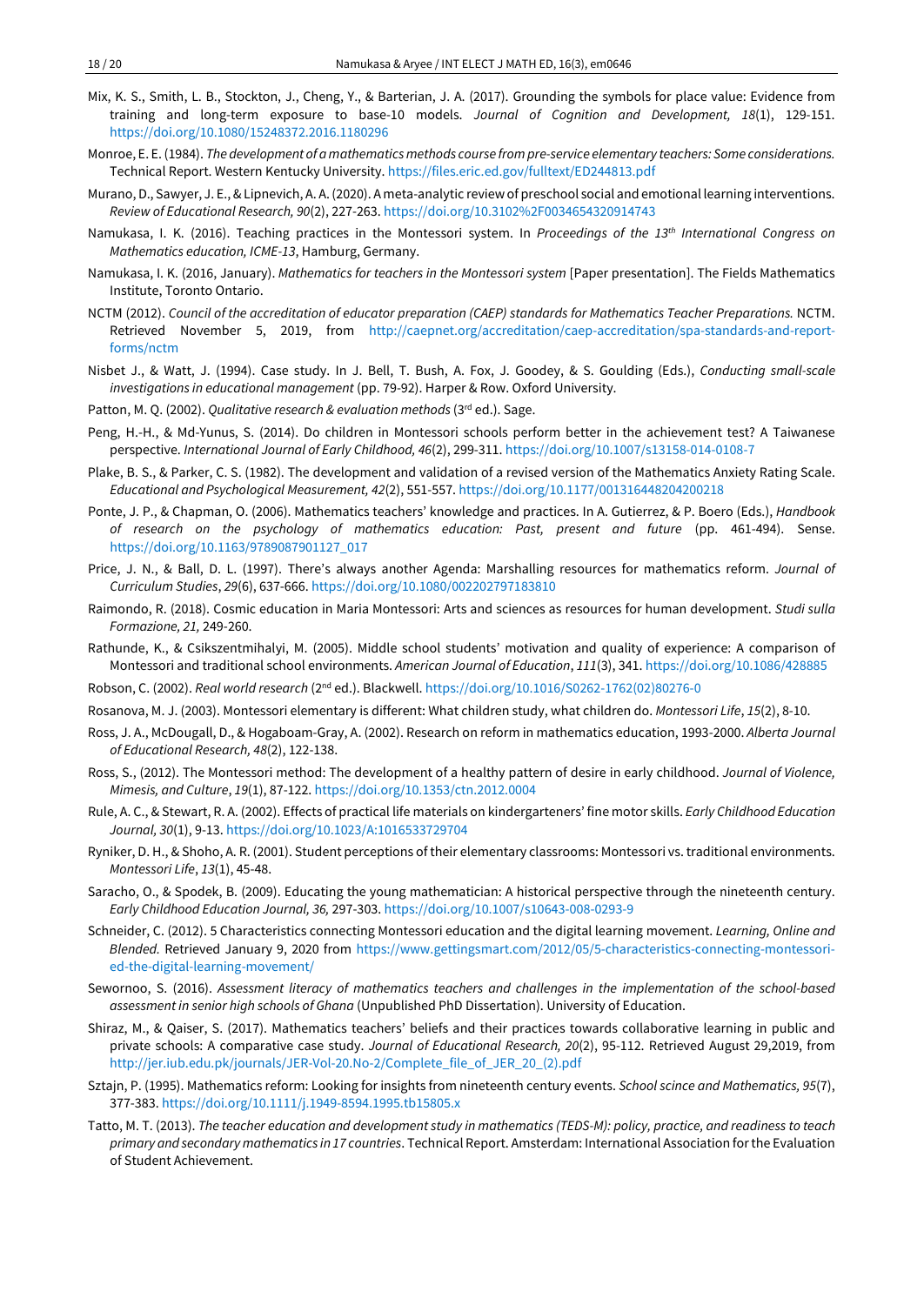- Tatto, M. T., & Senk, S. (2011). The mathematics education of future primary and secondary teachers: Methods and findings from the teacher education and development study in mathematics. *Journal of Teacher Education, 62*(2), 121-137. <https://doi.org/10.1177/0022487110391807>
- Thayer-Bacon, B. (2012). Maria Montessori, John Dewey, and William H. Kilpatrick. *Education and Culture*, 28(1), 3-20. <https://doi.org/10.1353/eac.2012.0001>
- Toran, M. (2011). *Montessori yönteminin çocukların kavram edinimi, sosyal uyumları ve küçük kas motor becerileri üzerindeki etkisinin incelenmesi* [Investigation of the effect of the Montessori method on children's concept acquisition, social adaptation and small muscle motor skills] (Unpublished doctoral dissertation). Gazi University, Institute of Education Sciences, Ankara, Turkey.
- Wang, T., & Tang, S. (2013). Profiles of opportunities to learn for TEDS-M future secondary mathematics teachers. *International Journal of Science and Mathematics Education, 11*(4), 847-877. <https://doi.org/10.1007/s10763-013-9421-0>
- White, A. L., Way, J., Perry, B., Southwell, B. (2006). Mathematical attitudes, beliefs, and achievement in primary pre-service mathematics teacher education. *Mathematics Teacher Education and Development, 7*, 33-52.
- Whitescarver, K., & Cossentino, J. (2008). Montessori and the mainstream: A century of reform on the margins. *Teachers College Record, 110*, 2571-2600.